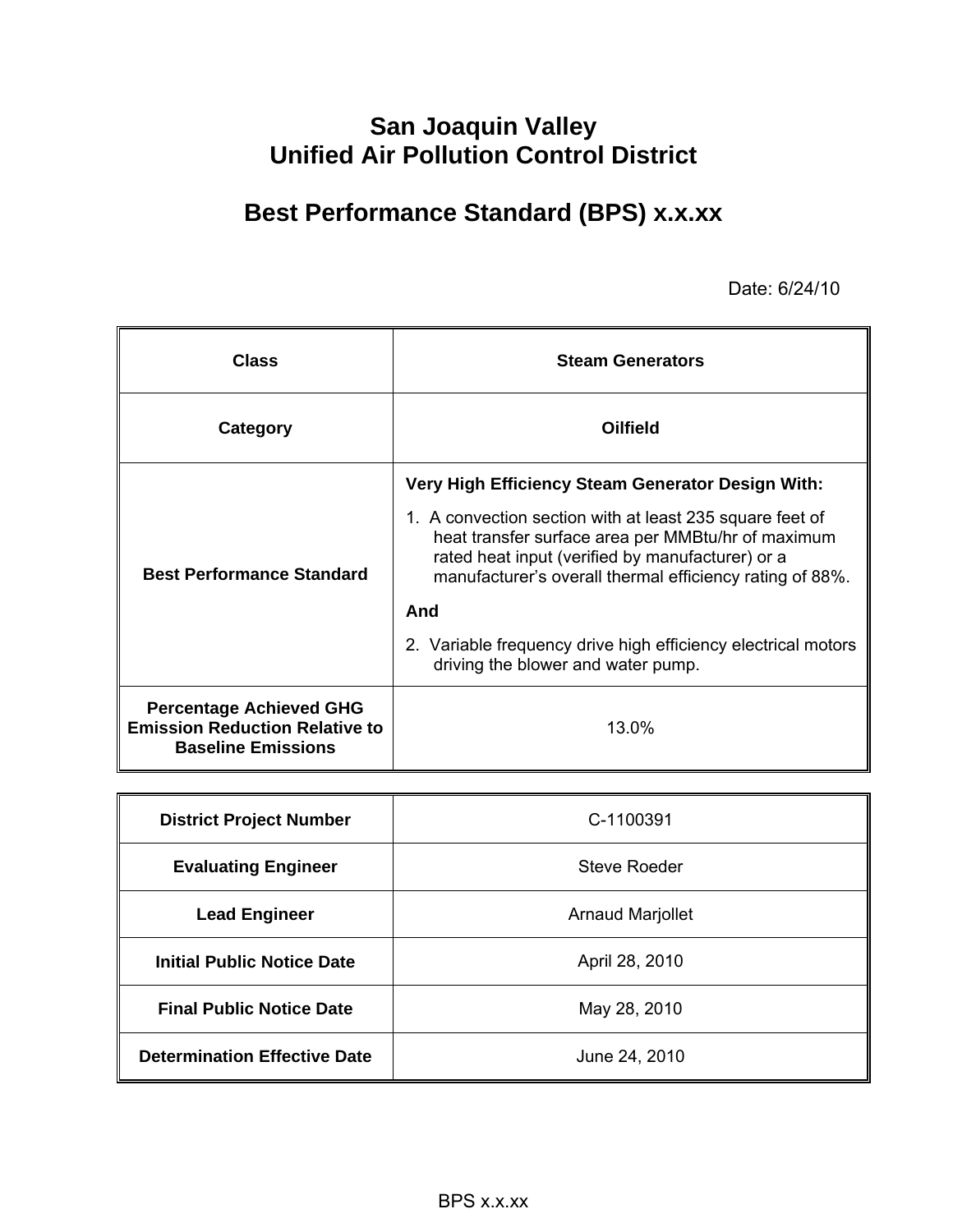Best Performance Standard Class: Steam Generators Category: Oilfield Date: 6/24/10

# **TABLE OF CONTENTS**

# **l. Best Performance Standard (BPS) Determination Introduction**

- A. Purpose
- B. Definitions
- C. Determining Project Significance Using BPS

#### **II. Summary of BPS Determination Phases**

#### **lll. Class and Category**

#### **lV. Public Notice of Intent**

#### **V. BPS Development**

- STEP 1. Establish Baseline Emissions Factor for Class and Category
	- A. Representative Baseline Operation
	- B. Basis and Assumptions
	- C. Unit of Activity
	- D. Calculations
- STEP 2. List Technologically Feasible GHG Emission Control Measures
- STEP 3. Identify all Achieved-in-Practice GHG Emission Control Measures
- STEP 4. Quantify the Potential GHG Emission and Percent Reduction for Each Identified Achieved-in-Practice GHG Emission Control Measure
- STEP 5. Rank all Achieved-in-Practice GHG emission reduction measures by order of % GHG emissions reduction
- STEP 6. Establish the Best Performance Standard (BPS) for this Class and **Category**
- STEP 7. Eliminate All Other Achieved-in-Practice Options from Consideration as Best Performance Standard

# **Vl. Public Participation**

#### **Vll. Appendixes**

| Appendix 1: Public Notice of Intent: Notice                               |
|---------------------------------------------------------------------------|
| Appendix 2: Comments Received During the Public Notice of Intent and      |
| <b>Responses to Comments</b>                                              |
| Appendix 3: Public Participation Request for Information: Notice          |
| Appendix 4: Comments Received During the Public Participation Process and |
| <b>Responses to Comments</b>                                              |
| Appendix 5: Public Notification: Posting of Draft BPS                     |
| Appendix 6: Comments Received on Draft BPS and Response to Comments       |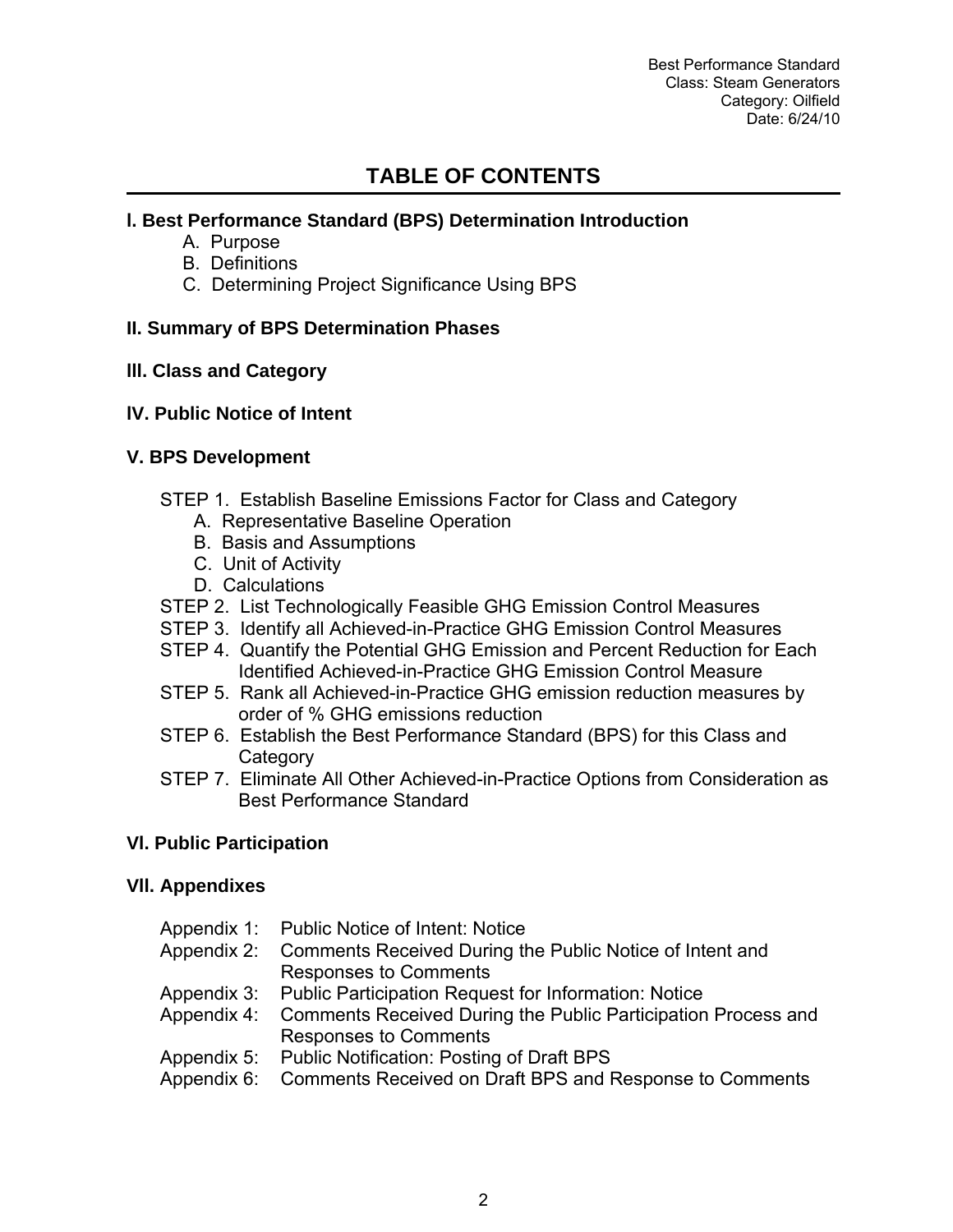# **I. Best Performance Standard (BPS) Determination Introduction**

# **A. Purpose**

To assist permit applicants, project proponents, and interested parties in assessing and reducing the impacts of project specific greenhouse gas emissions (GHG) on global climate change from stationary source projects, the San Joaquin Valley Air Pollution Control District (District) has adopted the polic*y: District Policy – Addressing GHG Emission Impacts for Stationary Source Projects Under CEQA When Serving as the Lead Agency.* This policy applies to projects for which the District has discretionary approval authority over the project and the District serves as the lead agency for CEQA purposes. Nonetheless, land use agencies can refer to it as guidance for projects that include stationary sources of emissions. The policy relies on the use of performance based standards, otherwise known as Best Performance Standards (BPS) to assess significance of project specific greenhouse gas emissions on global climate change during the environmental review process, as required by CEQA. Use of BPS is a method of streamlining the CEQA process of determining significance and is not a required emission reduction measure. Projects implementing BPS would be determined to have a less than cumulatively significant impact. Otherwise, demonstration of a 29 percent reduction in GHG emissions, from business-as-usual, is required to determine that a project would have a less than cumulatively significant impact.

# **B. Definitions**

Best Performance Standard for Stationary Source Projects for a specific Class and Category is the most effective, District approved, Achieved-in-Practice means of reducing or limiting GHG emissions from a GHG emissions source, that is also economically feasible per the definition of Achieved-in-Practice. BPS includes equipment type, equipment design, and operational and maintenance practices for the identified service, operation, or emissions unit class and category.

Business-as-Usual is - the emissions for a type of equipment or operation within an identified class and category projected for the year 2020, assuming no change in GHG emissions per unit of activity as established for the baseline period, 2002- 2004. To relate BAU to an emissions generating activity, the District proposes to establish emission factors per unit of activity, for each class and category, using the 2002-2004 baseline period as the reference.

Category is - a District approved subdivision within a "class" as identified by unique operational or technical aspects.

Class is - the broadest District approved division of stationary GHG sources based on fundamental type of equipment or industrial classification of the source operation.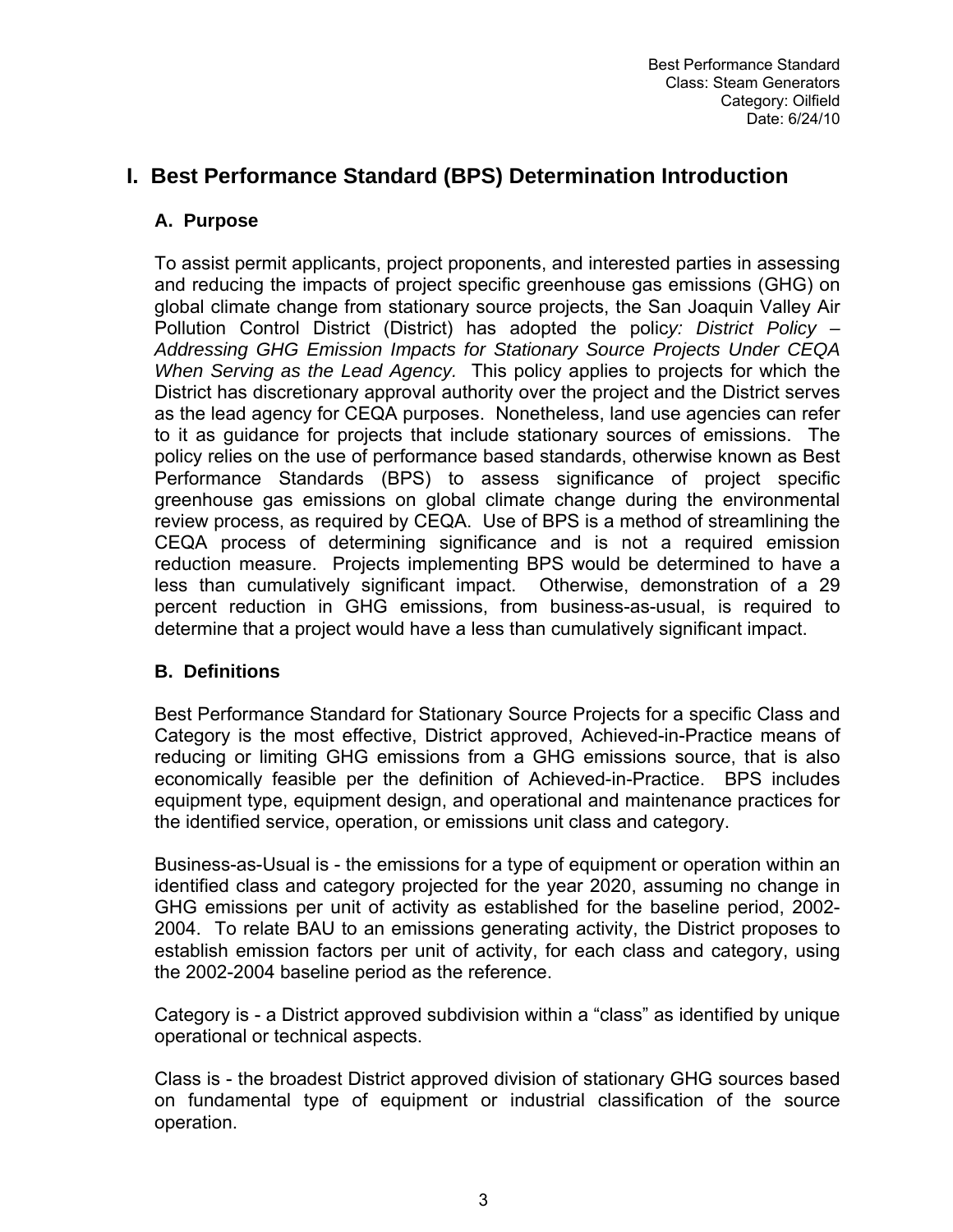#### **C. Determining Project Significance Using BPS**

Use of BPS is a method of determining significance of project specific GHG emission impacts using established specifications. BPS is not a required mitigation of project related impacts. Use of BPS would streamline the significance determination process by pre-quantifying the emission reductions that would be achieved by a specific GHG emission reduction measure and preapproving the use of such a measure to reduce project-related GHG emissions.

GHG emissions can be directly emitted from stationary sources of air pollution requiring operating permits from the District, or they may be emitted indirectly, as a result of increased electrical power usage, for instance. For traditional stationary source projects, BPS includes equipment type, equipment design, and operational and maintenance practices for the identified service, operation, or emissions unit class and category.

# **II. Summary of BPS Determination Phases**

The District has established oilfield steam generators as a separate class and category which requires implementation of a Best Performance Standard (BPS) pursuant to the District's Climate Change Action Plan (CCAP). The District's determination of the BPS for this class and category has been made using the BPS development process established in the District's Final Staff Report, *Addressing Greenhouse Gas Emissions under the California Environmental Quality Act.* A summary of the specific implementation of the phased BPS development process for this specific determination is as follows: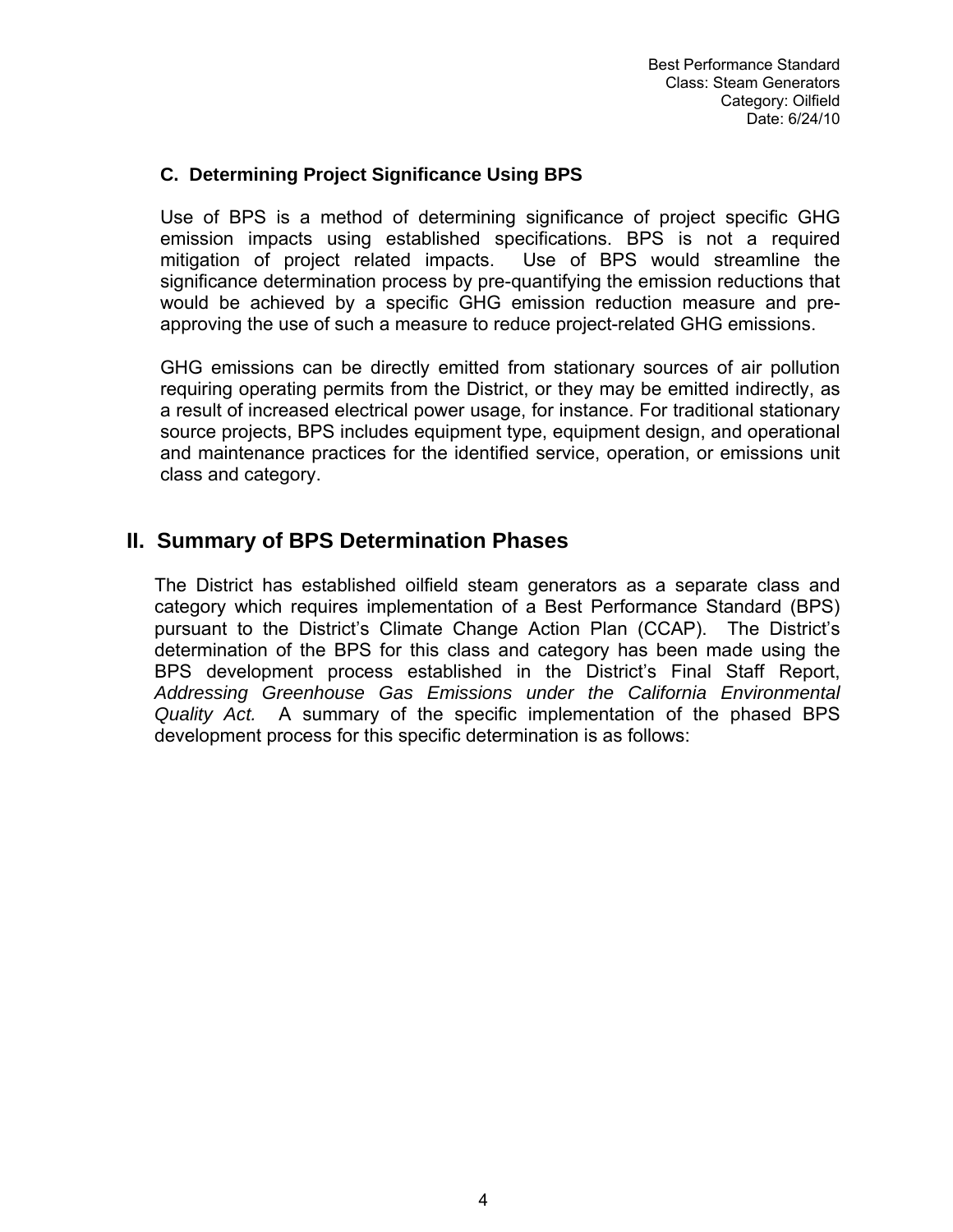|              | Table 1<br><b>BPS Development Process Phases for Oilfield Steam Generators</b> |             |                                                                                                                     |  |  |  |  |  |  |  |  |  |  |  |
|--------------|--------------------------------------------------------------------------------|-------------|---------------------------------------------------------------------------------------------------------------------|--|--|--|--|--|--|--|--|--|--|--|
| <b>Phase</b> | <b>Description</b>                                                             | <b>Date</b> | <b>Description</b>                                                                                                  |  |  |  |  |  |  |  |  |  |  |  |
|              | <b>Public Notice</b><br>of Intent                                              | 2/9/10      | The District's intent notice is attached in Appendix 1                                                              |  |  |  |  |  |  |  |  |  |  |  |
| 2            | <b>BPS</b><br>Development                                                      | 2/25/10     | The District's Public Participation request for information<br>is attached in Appendix 3                            |  |  |  |  |  |  |  |  |  |  |  |
| 3            | <b>Public</b><br>Participation                                                 | 4/28/0      | A Draft BPS evaluation was provided for public<br>comment. The District's notification is attached in<br>Appendix 5 |  |  |  |  |  |  |  |  |  |  |  |
| 4            | <b>Public</b><br>Comments                                                      | 5/30/10     | All public comments received and the District's<br>responses are attached in Appendix 6                             |  |  |  |  |  |  |  |  |  |  |  |
| 5            | Finalization                                                                   | 6/22/10     | The BPS established in this evaluation document is<br>effective on the date of finalization.                        |  |  |  |  |  |  |  |  |  |  |  |

# **III. Class and Category**

In heavy oil production, steam generators are used to produce large quantities of steam. The steam is injected under great pressure into an oil production zone. The steam heats the crude oil, reducing its viscosity, making the oil easier to pump. The oil is pumped from the ground (as a produced fluid) and the oil contains a relatively large amount of water and dissolved gasses.

The water is separated from the oil in several stages, purified on-site, and used as feedwater for the steam generators.

Oilfield steam generators differ from typical boilers in several areas.

- A. Steam generators produce large amounts of lower quality steam (in the area of 70%) under relatively high pressures (in the area of 1,000 psig).
- B. The required temperature and pressure of the steam requirement varies depending upon the geological configuration of the wells that are being steamed.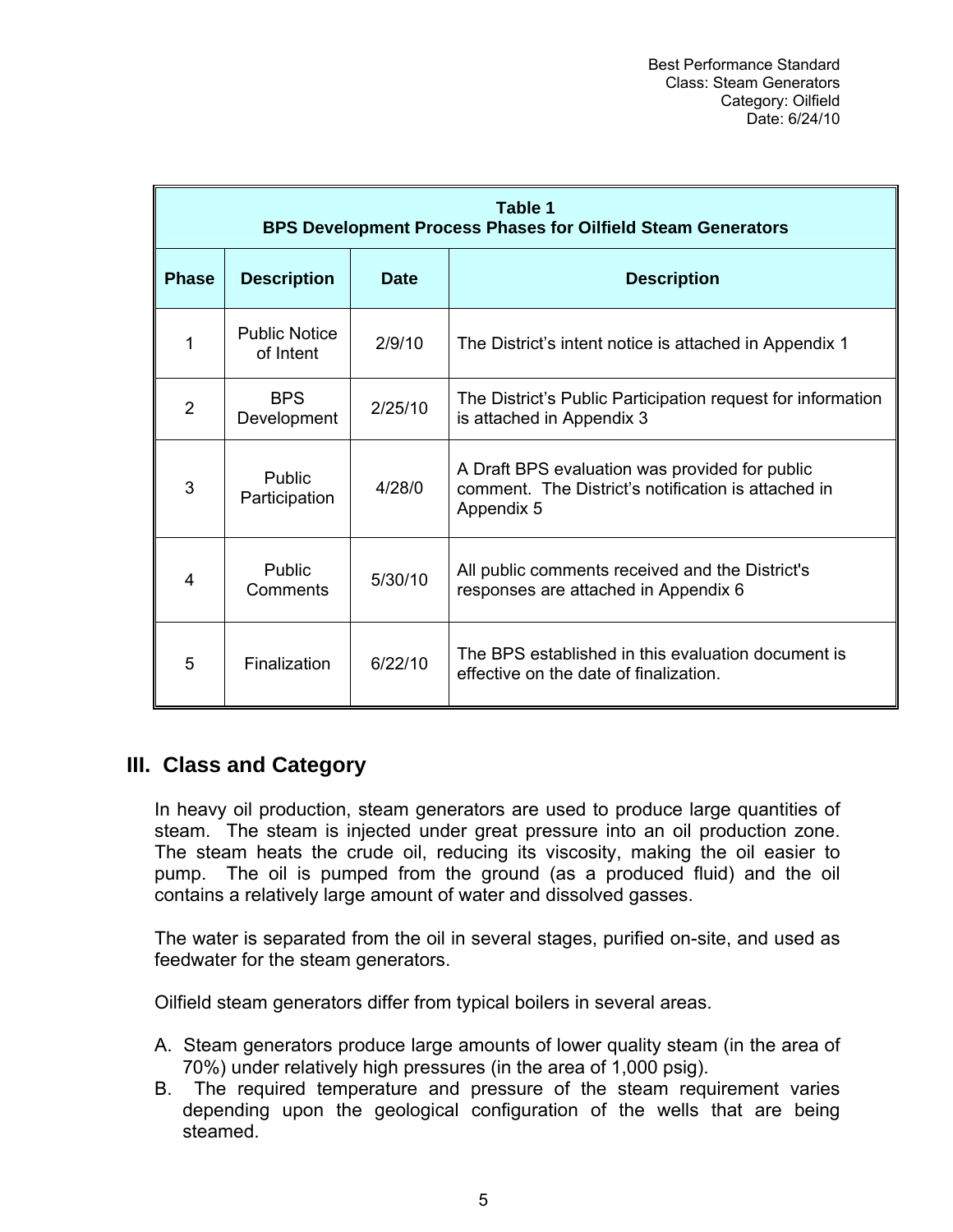- C. Since the steam generator feedwater is generally water that has been produced from the oil wells, the temperature of the feedwater is relatively warm (above 115 degrees F), which limits overall thermal efficiency of the steam generator.
- D. Steam generators typically operate constantly, year round, without stopping.
- E. The useful output of the steam generated cannot be correlated to the useful product of *barrels of oil produced*, because the amount of steam and it's impact on each oil well is difficult to determine on an individual basis, and varies considerably due to the geological characteristics of each oil deposit and each well. Therefore, the useful output of a steam generator must be described in terms of steam generator heat output (in MMBtu/hour) per unit of steam generator heat input (MMBtu/hour), (which is thermal efficiency).

Therefore, oilfield steam generators have been designated as a separate class and category of boiler.

# **IV. Public Notice of Intent**

Prior to developing the development of BPS for this class and category, the District published a Notice of Intent. Public notification of the District's intent to develop BPS for this class and category was sent on February 9, 2010 to individuals registered with the CCAP list server. The District's notification is attached in Appendix 1.

Comments received during the initial public outreach are presented in Appendix 2. These comments have been used in the development of this BPS as presented below.

# **V. BPS Development**

#### **STEP 1. Establish Baseline Emissions Factor for Oilfield Steam Generators**

The Baseline Emission Factor (BEF) is defined as the three-year average (2002-2004) of GHG emissions for a particular class and category of equipment in the San Joaquin Valley (SJV), expressed as annual GHG emissions per unit of activity. The Baseline Emission Factor is calculated by first defining an operation which is representative of the average population of units of this type in the SJV during the Baseline Period and then determining the specific emissions per unit throughput for the representative unit.

#### **A. Representative Baseline Operation**

For oilfield steam generators, the representative baseline operation has been determined to be a 77% thermally efficient steam generator with a vertical convection section, and standard (non variable frequency drive) electric drive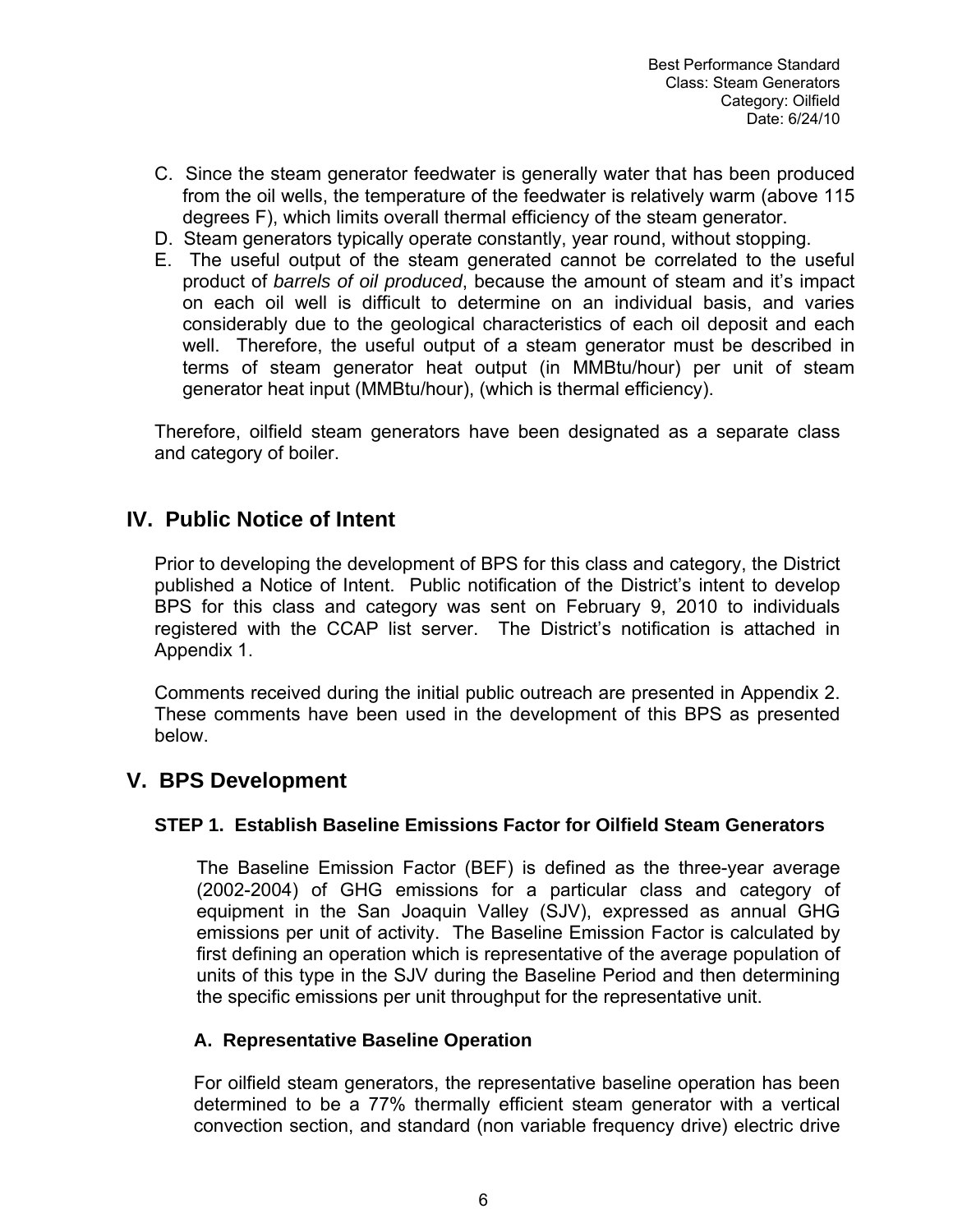motors for the blower and water pump. This determination is based on a survey of permitted steam generators and submissions from the oilfield industry.

For the purpose of this document, thermal efficiency is defined as the ratio of the amount of heat transferred to the steam (useful heat output) compared to the amount of heat released during the combustion of the fuel (total heat input).

The following analysis of baseline steam generator GHG emissions is based on actual physical measurements taken from baseline-era steam generator S-1114-16. This steam generator is considered to be a typical industry-wide example of baseline steam generator operation.

# **B. Basis and Assumptions**

- All direct GHG emissions are the result of the combustion of natural gas in the steam generator.
- Maximum heat input rating of the steam generator is 62.4 MMBtu/hr
- Actual fuel consumption of the steam generator 56.4 MMBtu/hr
- Thermal efficiency is  $77.0\%$  (heat output  $\div$  heat input)
- Heat output is  $(56.4 \text{ MMB} \text{tu/hr} \times 77\%) = 43.4 \text{ MMB} \text{tu/hr}$
- The GHG emission factor for natural gas combustion is 117 lb-CO2e/MMBtu (per CCAR document)**<sup>1</sup>**
- Thermal efficiency calculations are based on Higher Heating Value (HHV) of the natural gas
- Fuel measurements are based on a "gross dry basis", consistent with utility recording protocol
- Indirect emissions are produced due to operation of the electric water pump and air blower motors
- Blower motor hp at 60 hertz is 130 hp
- Blower motor electrical efficiency is 94.5%
- Water Pump motor input energy hp is 78.2 hp
- Water Pump motor output energy hp is 73.5 hp
- Indirect emissions from electric power consumption are calculated based on the current PG&E electric power generation factor of  $0.524$  lb-CO<sub>2</sub>e per kWh (<http://www.pge.com/about/environment/calculator/assumptions.shtml>)
- Steam quality = 70%
- Steam temperature  $= 540 F$
- Mass flowrate =  $1,162,144$  lb water/day
- Stack temperature = 328 F
- Feedwater temperature =  $132 F$
- Convection section surface area  $= 7,590$  square feet
- $1$  EF CO<sub>2</sub>e = 52.92 kg/MMBtu x 2.2046 kg/lb = 116.67 → 117 lb·CO<sub>2</sub>e/MMBtu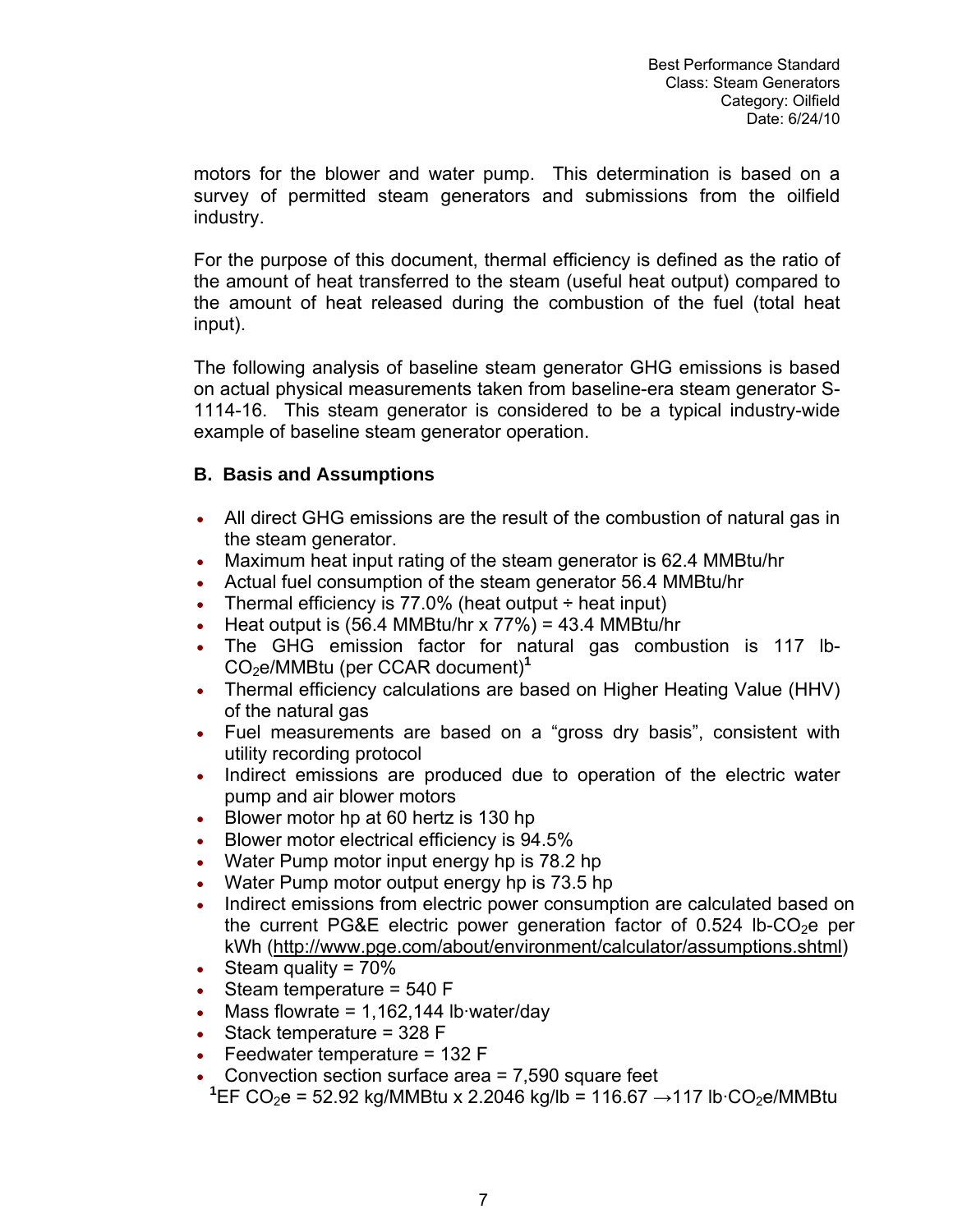# **C. Unit of Activity**

To relate Business-as-Usual to an emissions generating activity, it is necessary to establish an emission factor per unit of activity, for the established class and category, using the 2002-2004 baseline period as the reference. The resulting emission factor is a combination of direct emissions from fuel consumption and indirect emissions from electricity consumption.

The useful output of the steam generated cannot be correlated to *barrels of oil produced*, because the amount of steam and it's impact on each oil well is difficult to determine on an individual basis, and varies considerably due to the geological characteristics of each oil deposit and each well. Therefore, the useful output of a steam generator must be described in terms of steam generator heat output (in MMBtu/hour) per unit of steam generator heat input (MMBtu/hour), which is thermal efficiency.

# **D. Calculations**

# **1. Indirect GHG Emissions from blower motor**

130 hp x 0.746 kW/hp x (1/94.5%) x 0.524 lb·CO<sub>2</sub>e/kW·hr = 53.8 lb·CO<sub>2</sub>e/hr 53.8 lb $\cdot$ CO<sub>2</sub>e/hr ÷ 43.4 MMBtu = 1.24 lb $\cdot$ CO<sub>2</sub>e/MMBtu (of heat output)

# **2. Indirect GHG emissions from the water pump**

78.2 hp x 0.746 kW/hp x 0.524 lb $\cdot$ CO<sub>2</sub>e/kW $\cdot$ hr = 30.6 lb $\cdot$ CO<sub>2</sub>e/hr 30.6 lb $\cdot$ CO<sub>2</sub>e/hr  $\div$  43.4 MMBtu/hr = 0.705 lb $\cdot$ CO<sub>2</sub>e/MMBtu (of heat output)

# **3. Direct GHG Emissions**

56.4 MMBtu/hr (input) x 117 lb $\cdot$ CO<sub>2</sub>e/MMBtu = 6,599 lb $\cdot$ CO<sub>2</sub>e/hr 6,599 lb·CO<sub>2</sub>e/hr ÷ 43.4 MMBtu/hr = 152 lb·CO<sub>2</sub>e/MMBtu (of heat output)

# **4. Total Baseline Emissions (Indirect + Direct emissions)**

 $BE = (1.24 + 0.705 + 152)$  lb·CO<sub>2</sub>e/MMBtu = 153.945 lb·CO<sub>2</sub>e/MMBtu  $BE = 153.945$  lb $\cdot CO_2$ e/MMBtu ÷ 2,205 lb/metric ton  $= 0.069816$  metric ton $\cdot CO_2$ e/MMBtu (heat output)

 $BEF = 0.069816$  metric tons  $CO<sub>2</sub>e/MMB$ tu (of heat output)

# **STEP 2. List Technologically Feasible GHG Emission Control Measures**

For oilfield steam generators, all technologically feasible GHG emissions reduction measures are listed, including equipment selection, design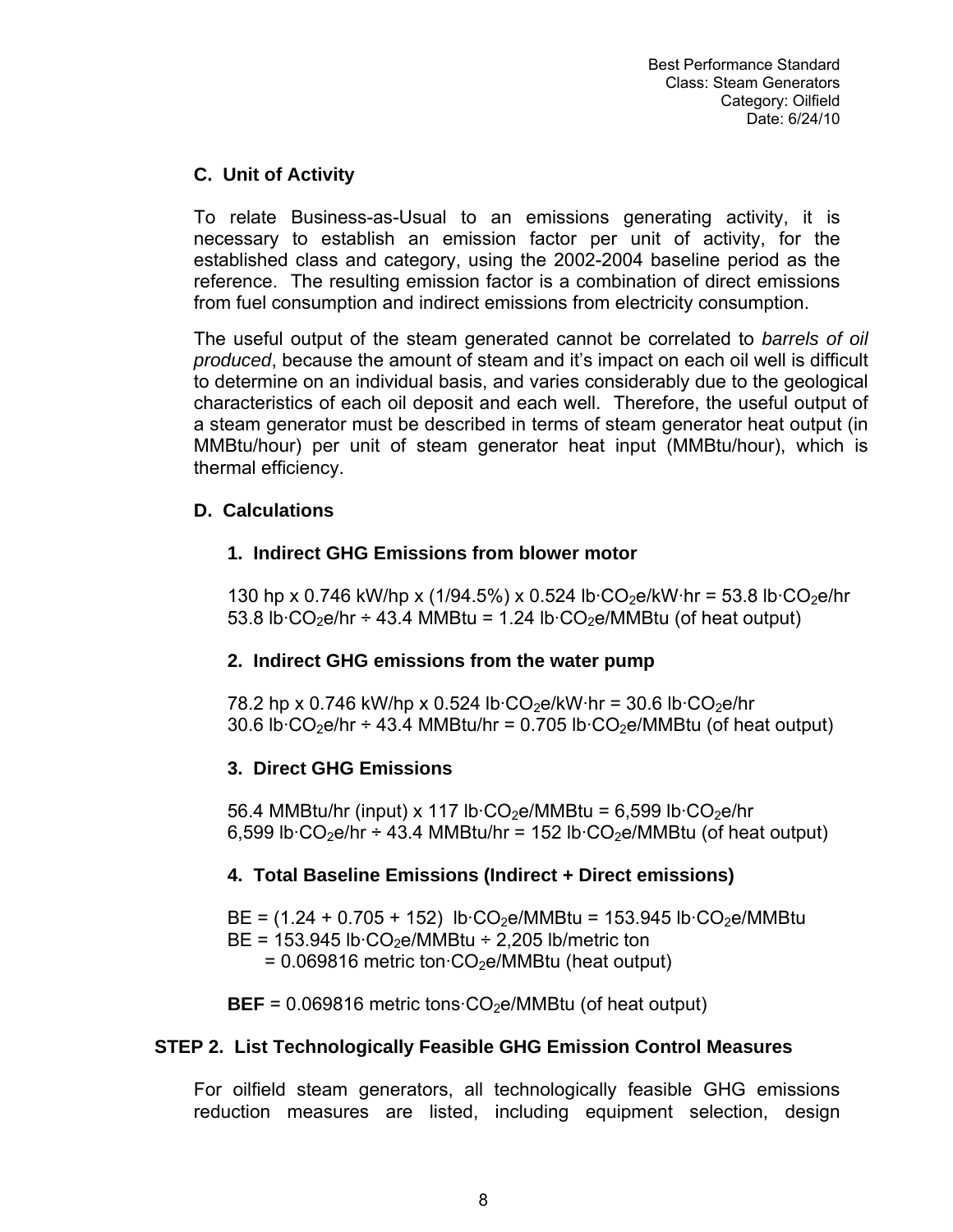elements and best management practices that do not result in an increase in criteria pollutant emissions compared to the proposed equipment or operation.

Based on a review of available technology and with consideration of input from industry, manufacturers, and other members of the public, the following is determined to be the *technologically feasible* GHG emission reduction measures for oilfield steam generators. Please note that while these measures are technologically feasible, further analysis will follow which will conclude whether the listed technologically feasible measures can be considered candidates for the BPS.

|                                                                                                       | Table 2<br><b>Technologically Feasible GHG Control Measures for Oilfield Steam Generators</b>                                                                                                                                      |
|-------------------------------------------------------------------------------------------------------|------------------------------------------------------------------------------------------------------------------------------------------------------------------------------------------------------------------------------------|
| <b>Control Measure</b>                                                                                | <b>Qualifications</b>                                                                                                                                                                                                              |
| 1. High efficiency steam<br>generator design                                                          | A convection section with at least 235 square feet of<br>heat transfer surface area per MMBtu/hr of maximum<br>rated heat input (verified by the manufacturer) or a<br>manufacturer's overall thermal efficiency rating of 88%.    |
| 2. Additional economizer                                                                              | Additional vertical heat exchange to further preheat<br>water with exhaust gasses                                                                                                                                                  |
| 3. Limiting the FGR controls                                                                          | Reducing the recirculated flue gas air can reduce the<br>amount of wasted heat which leads to thermal<br>inefficiency                                                                                                              |
| 4. Ammonia Injection to Control<br>NO <sub>x</sub>                                                    | This would allow for even less recirculated flue gas and<br>further improve the thermal efficiency                                                                                                                                 |
| 5. Variable frequency drive high<br>efficiency electrical motors driving<br>the blower and water pump | Ability to run the water pump no faster than it needs to<br>be run, and ability to vary airflow through the steam<br>generator without the need to use restrictive louvers                                                         |
| 6. Very High efficiency steam<br>generator design                                                     | 1. A convection section with at least 235 square feet of<br>heat transfer surface area per MMBtu/hr of maximum<br>rated heat input (verified by the manufacturer) or a<br>manufacturer's overall thermal efficiency rating of 88%. |
|                                                                                                       | And<br>2. Variable frequency drive high efficiency electrical<br>motors driving the blower and water pump                                                                                                                          |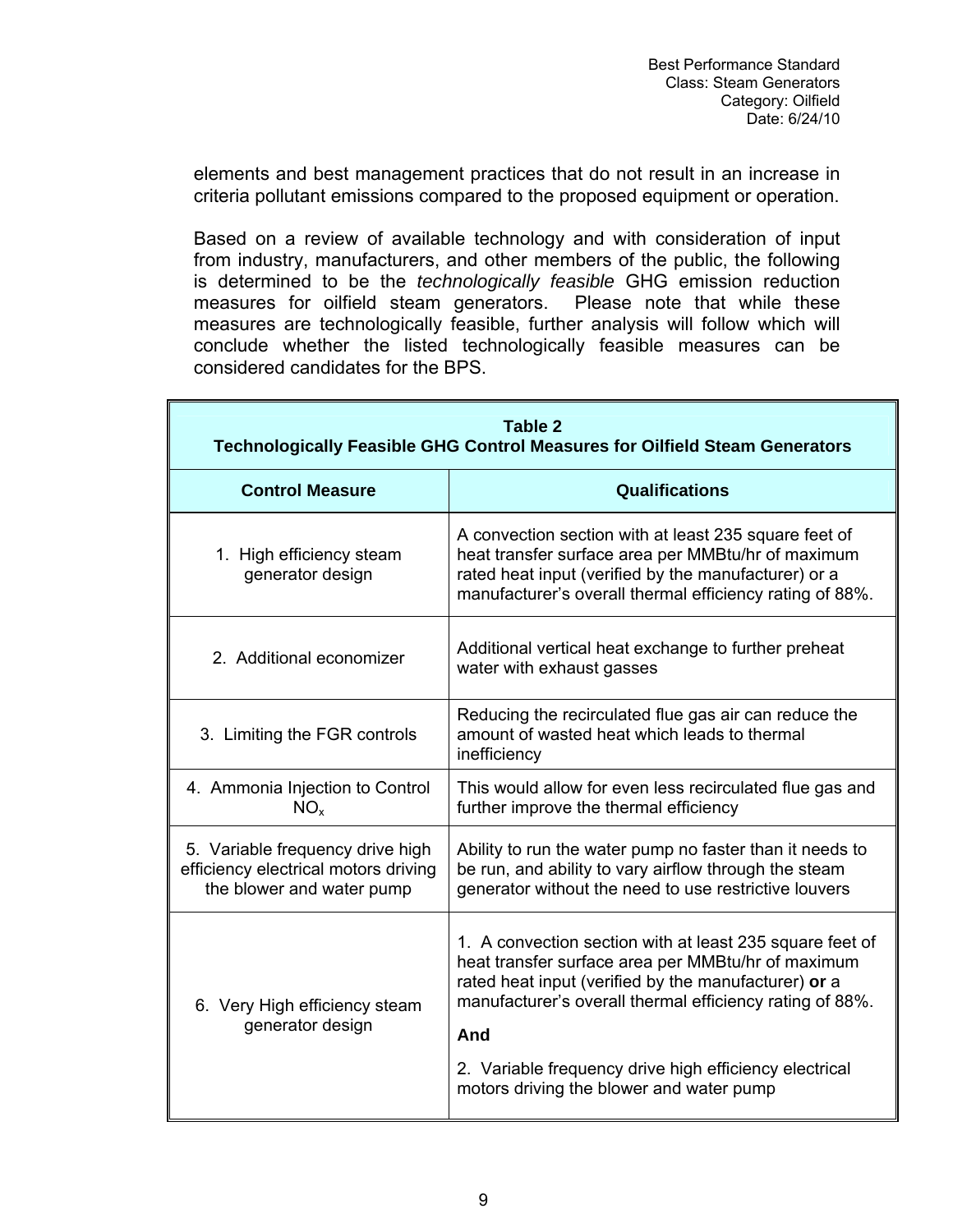### **Discussion of Each Technologically Feasible Item**

#### **1. High efficiency steam generator design using a high efficiency convection section to achieve at least 88% thermal efficiency**

Prior to the baseline period, hundreds of oilfield steam generators existed. Many oilfield steam generators burned crude oil to produce steam. One design criteria was that the stack temperature needed to remain relatively high to avoid the  $SO<sub>x</sub>$  from condensing in the stack. This would corrode the convection section and give rise to visible emissions. The minimal convection section (heat transfer section) was of the vertical or pyramid style, and known to be only efficient enough to support the goal of maintaining a high exhaust temperature. Economically, these units were built on a small foot print, and a vertical heat transfer section seemed like a reasonable design for the efficiency required at the time.

During the phase-out of crude oil and high-sulfur gaseous fuels, the use of sulfur scrubbers was required along with the use of other equipment that would lower  $SO_x$  emissions to District standards. At the same time, low-NO<sub>x</sub> emissions were promulgated by the District.

In many cases, existing steam generators, many of them of the crude oil-fire design, were simply retrofit with low-NO<sub>x</sub> burners and FGR to meet the lower  $NO<sub>x</sub>$  standards. While these retrofitted units proved to meet the  $NO<sub>x</sub>$ objective, they were not particularly thermally efficient. At the time, it was more cost-effective (up front) to retrofit an old steam generator with new burners than to erect a whole new modern steam generator, and as such, the typical "retrofit" steam generator made up the bulk of baseline-era steam generators.

With the District's lower sulfur emissions standards, the combusted sulfur is less likely to condense in the stack and thus stack temperatures could be lowered considerably, by extracting more heat out of the exhaust stream. This allowed steam generator designers to get more overall thermal efficiency out of steam generators.

One key feature of this re-design for modern-era steam generators was the *horizontal convection section*. On a modern-era steam generator (not a retrofit), the heat transfer section is laid down on the ground (on a long slab), since there is no shortage of space at oilfields. This allows for a massive increase in convection section heat transfer surface area, which is where most of the actual heat transfer takes place between the burning fuel and the steam. While a vertical or pyramid convection section could have a convection surface area of 7,590 square feet, a new larger horizontal convection section could be designed to easily accommodate a much larger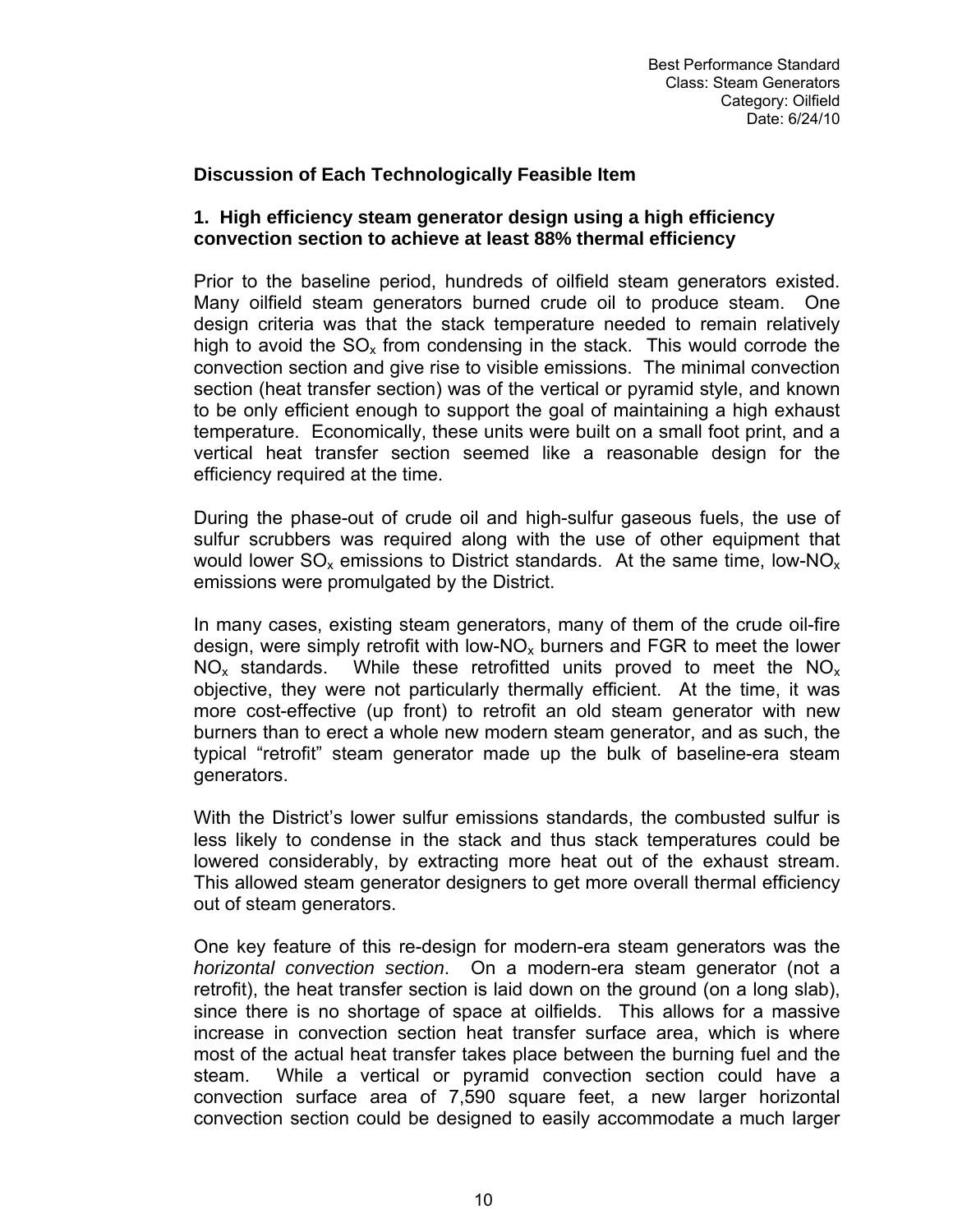convection section with a convective heat exchange surface area of over 20,000 square feet. The increased heat transfer takes advantage of the lower limit of the stack temperature (lowering the stack temperature by about 100 deg F, to approximately 229 deg F), and reclaims a lot of otherwise wasted heat for steam production. This increases the overall thermal efficiency of the steam generator. The result is that less fuel is required, and therefore fewer GHG emissions are released to produce the same quantity of steam.

As clarified in the "BPS Emission Factor" below, an achieved-in-practice steam generator with a properly sized convection section allows for an overall thermal efficiency of at least 88%, which corresponds to a *decrease in GHG emissions of 12.47% from baseline.* 

The horizontal convection section with more heat transfer surface area has been achieved-in-practice, and will be a candidate for the oilfield steam generator BPS.

In order to specify the BPS, one important question must be answered.

How much convection section heat transfer surface area is required to produce the established required thermal efficiency of steam generators of different heat input ratings?

Heat transfer in steam generators is based on the formula  $Q = U \cdot S \cdot DT$ , where  $Q$  = heat transfer (in MMBtu/hour),

U = overall heat transfer coefficient,

S = surface area, and

DT = log of mean temperature difference

From the governing formula, it is clear that the relationship between the Q and S is linear, and intuitively it is clear that S limits Q. The higher the S for a given load, the more Q may be transferred to the steam.

The preponderance of oilfield examples indicate that the modern high efficiency convection section for an 85 MMBtu/hr steam generator, operating at 88% thermal efficiency, has a ratio (R) of 20,000 square feet of convection section surface area per 85 MMBtu/hour of maximum rated heat input.

To accommodate other heat input ratings, and allowing S to vary linearly with Q, the ratio necessary to produce the target 88% thermal efficiency is:

$$
R = \frac{20,000 \, ft^2}{85 \frac{MMBtu}{hour}} = 235 \frac{ft^2}{\frac{MMBtu}{hr}}
$$

This ratio will be part of the equipment option in the BPS.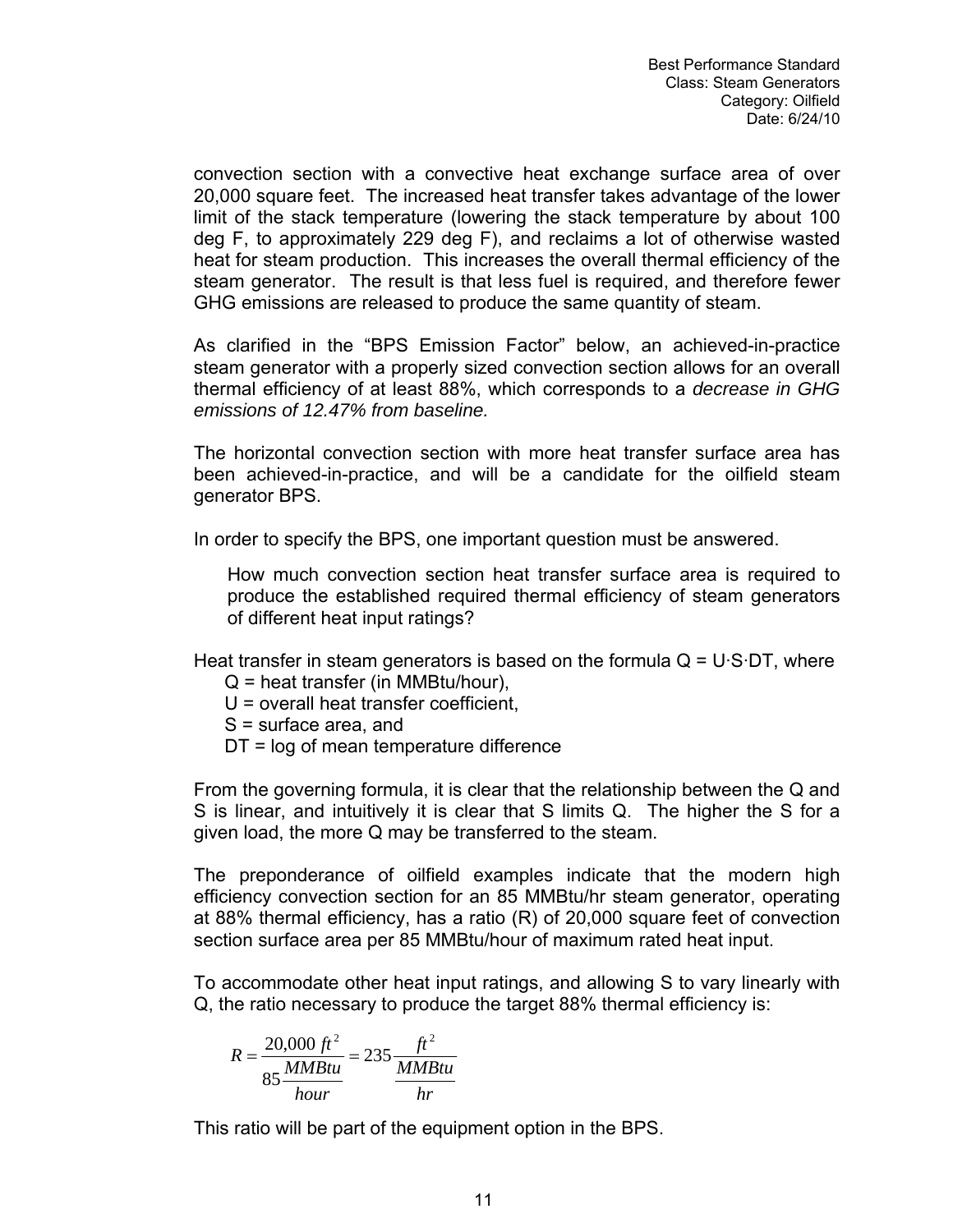To complete the analysis, two other assumptions are discussed.

- A. The surface area given is total heat transfer surface area in the convection section which includes the surface area of all of the fins
- B. All steam generator tubes are made of a similar metallic composition

While the heat transfer capacity of one linear foot of bare tube is lower than the heat transfer capacity of one linear foot of an otherwise similar "finned" tube, the heat transfer capacity of 1 square unit of surface area of bare-tube is higher than the heat transfer capacity of 1 square unit of surface area of "fin", because the fin itself adds resistance to heat transfer. 235 square feet of bare tube surface area will have a higher thermal transfer capacity than 235 square feet of "fin" surface area.

There are many variations in fin design. Fins can be extruded, embedded, Lbased, helically cut, etc., made of different materials, and some fins have serrations cut into them to increase turbulence and enhance heat transfer. While It is clear that fin design is paramount to heat transfer, the thermodynamics of individual fin designs are beyond the scope of this document. For the purposes of BPS, all fins will be considered to have the same heat transfer capacity per unit of surface area, so that the actual fin design will not be a necessary part of the BPS.

It is also important to note that the steam generator example described in detail that is capable of 88% thermal efficiency utilizes fins. It follows that otherwise similar steam generators that have the same surface area of bare tubes (without fins) will have a slightly higher heat transfer capacity. For simplicity and being conservative, the BPS standard will require 235 of heat exchange surface area in the convection section, and the type of fin or bare tube design will not be specified.

Historically, the more efficient steam generators with large convection section designs included a horizontal convection section. However, since the key design factor regarding overall thermal efficiency is the convection section's heat exchanger surface area, it will not be necessary that the convection section be horizontal. While it is expected that almost every oilfield steam generator convection section design that meets the BPS will be horizontal, a "horizontal" or "lay down" convection section will not be mandatory, provided the convection section's surface area specification is met.

Finally, since the metallic composition of the steam generator tubes are all designed for the same basic working environment, their synthesis (corrosion resistant steel) should remain somewhat consistent between various steam generators. For this reason, a detailed thermodynamic analysis of the heat transfer capacity of the tubes themselves isn't necessary, and will not be a consideration of the BPS analysis.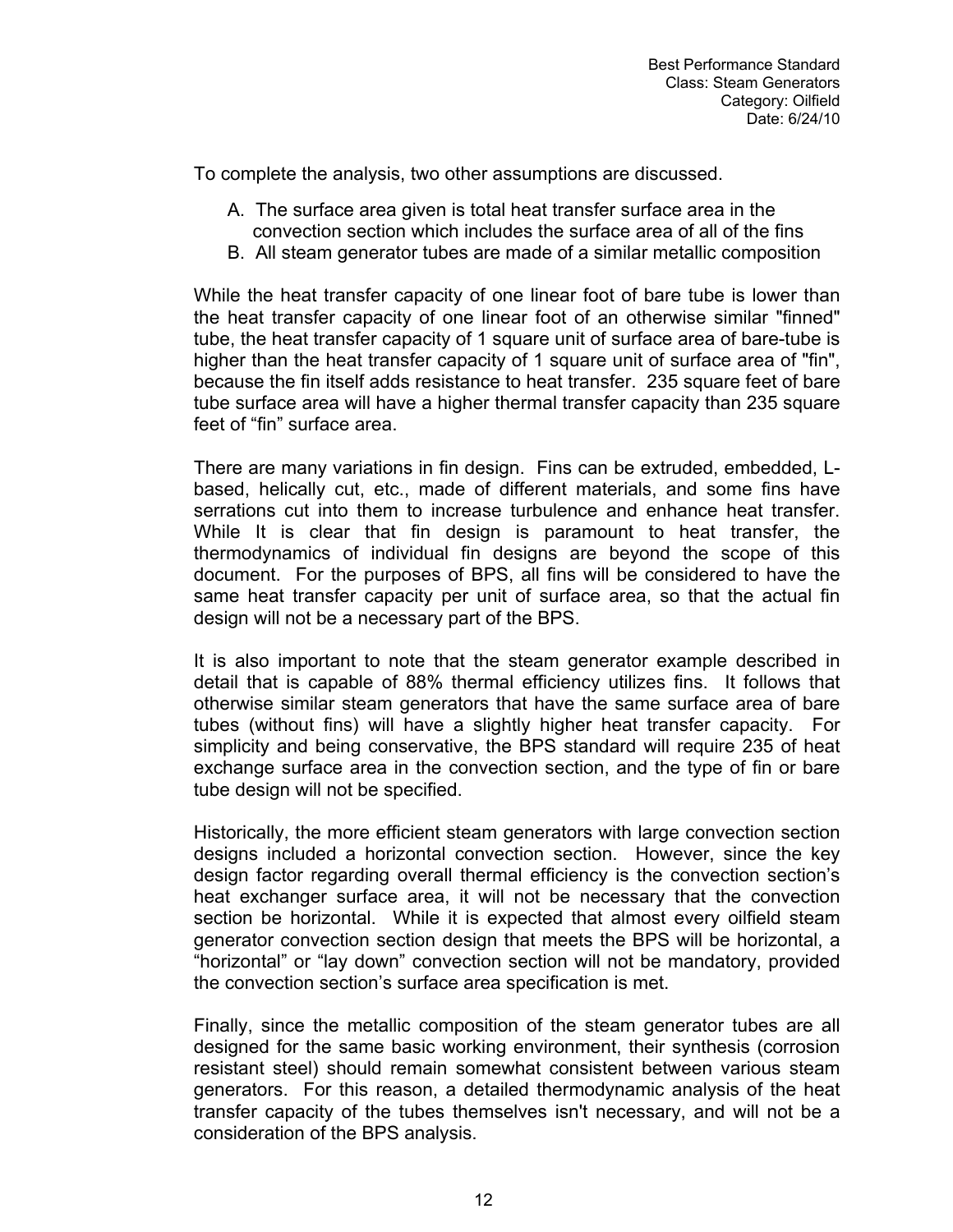Since the efficiency of 88% was achieved through the use of a specific amount of convection section heat exchanger surface area, this option will be restated as follows:

A convection section with at least 235 square feet of heat transfer surface area per MMBtu/hr of maximum rated heat input (verified by the manufacturer) **or** a manufacturer's overall thermal efficiency rating of 88%

# **2. Additional Economizer**

Additional waste-heat can be transferred from the exhaust gasses to the steam by installing an extra economizer, further increasing the thermal efficiency of the steam generator.

Economizers are useful in steam generators that produce a higher quality and lower volume steam. With purified, de-ionized highly filtered water, high quality steam is possible and often necessary to serve a particular industrial need.

However, oilfield steam generators generally produce high volumes of lower quality steam from relatively dirty feedwater, and additional economizers are not currently employed.

In order to be considered BPS, the technology must be actually achieved-inpractice. Since new oilfield steam generators do not have added vertical economizers this technology is not achieved-in-practice in the oilfield, and therefore is precluded from being a candidate for BPS.

# **3. and 4. Limiting the FGR Controls and the Use of Ammonia Injection**

Flue gas recirculation mixes a portion of the exhaust gas with the oxygen-rich incoming air in the burner's combustion zone. The added exhaust gas absorbs heat from the combustion process, lowering the peak combustion temperature below the threshold where excessive  $NO<sub>x</sub>$  is formed. Proven FGR technology has been used in steam generators for years to meet the District's standards for low  $NO_x$  emissions. While FGR clearly lowers  $NO_x$ levels, additional fuel is required to produce the same amount of steam, which reduces the overall thermal efficiency of the unit and creates more GHG emissions per unit of steam output. Therefore, limiting the FGR rate might be a means of reducing GHG emissions.

The achievement of criteria emission standards  $(NO_x \text{ levels})$  is mandatory. The District realizes that while reducing the FGR rate on a steam generator will decrease GHG emissions, it will also increase  $NO<sub>x</sub>$  emissions. This increase in  $NO<sub>x</sub>$  emissions would have to be some how mitigated in order to maintain compliance with applicable  $NO<sub>x</sub>$  emissions limits.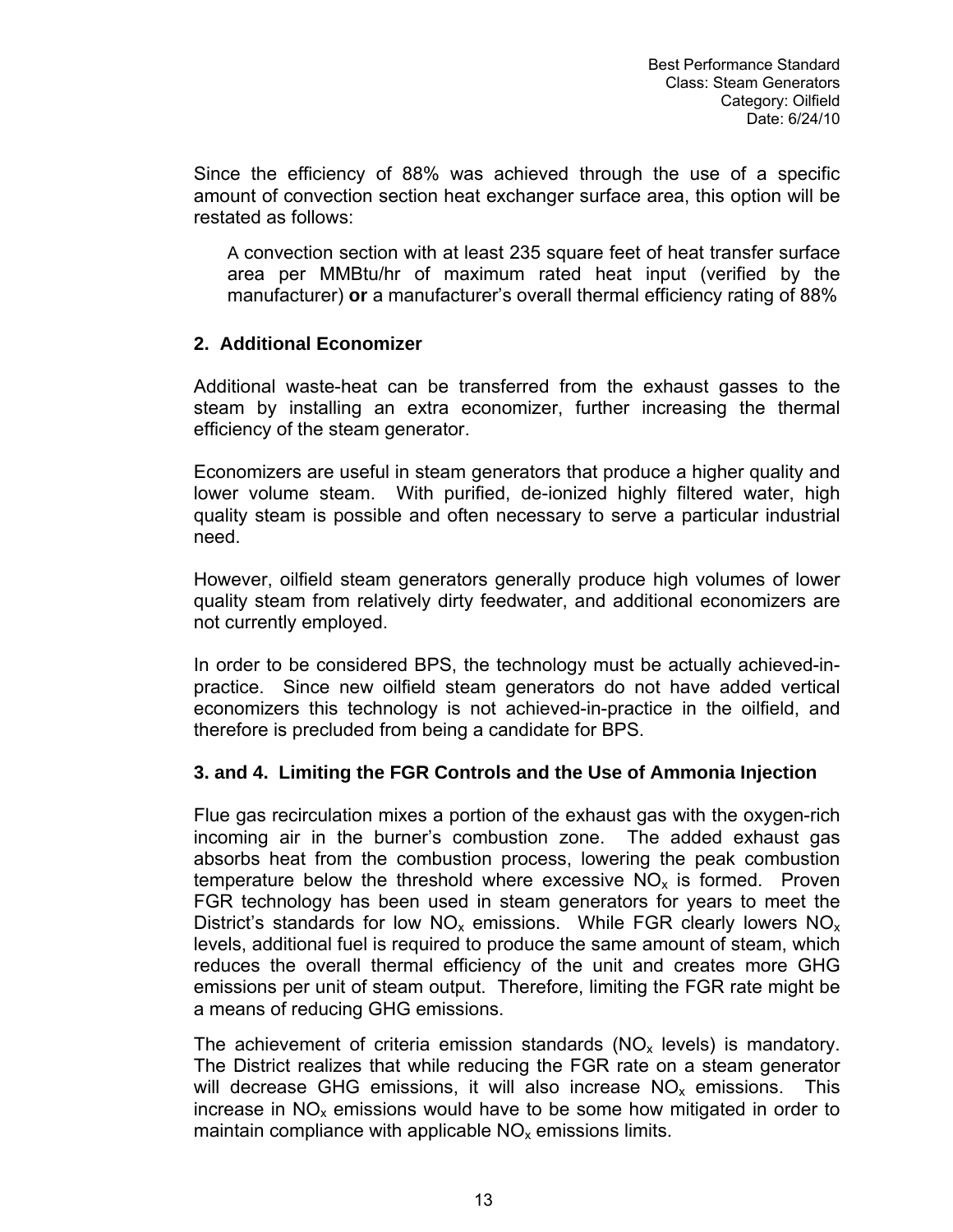A common method of reducing  $NO<sub>x</sub>$  emissions in many combustion devices, which could make a reduction in the FGR rate feasible, would be to supplement the FGR technology with a Selective Catalytic Reduction (SCR) system. With SCR, ammonia or urea is injected into the exhaust stack where the ammonia reacts in the presence of a catalyst with  $NO<sub>x</sub>$  to produce elemental Nitrogen and water. The SCR reduces  $NO<sub>x</sub>$  emissions without the need for such extensive FGR. However it should be noted that the SCR system itself results in higher exhaust stack resistance, the presence of which offsets some of the energy efficiency gains attributed to the reduced FGR requirement.

While promising, in order to be a BPS, this technology would have to be achieved-in-practice. To date, no oilfield steam generators are equipped with ammonia injection. Therefore, this technology can not be considered achieved-in-practice, and thus precluded from being a candidate for oilfield steam generator BPS.

#### **5. Variable frequency drive high efficiency electrical motors driving the blower and water pump**

According to the analysis that follows, the electric motors that drive the blowers and water pumps associated with oilfield steam generators contribute to indirect GHG emissions. High efficiency electric motors coupled with high efficiency variable frequency drives result in electricity savings. This reduces the indirect GHG emissions for the steam generator.

This electrical technology can save nearly 150,000 kW·hr/year on a typical oilfield steam generator. At an indirect emission factor of 0.524  $lb \cdot CO_2e/kW \cdot hr$ , this amounts to a savings of 78,600 lb $\cdot CO_2e$  per year.

While this technology may result in only a 0.49% decrease in overall  $CO<sub>2</sub>e$  as compared to the entire steam generator project, it does reduce GHG and it is achieved-in-practice. Therefore, this technology is a candidate for oilfield steam generator BPS for indirect GHG emissions.

#### **6. Very high efficiency steam generator design using a high efficiency convection section to achieve at least 88% thermal efficiency**

This option would consist on a combination of measure 1, *High efficiency steam generator design using a high efficiency convection section to achieve at least 88% thermal efficiency*, and measure 5, *Variable frequency drive high efficiency electrical motors driving the blower and water pump.* 

These two options combined together represent the newest most efficient steam generator achieved-in-practice today, and both of these control measures put together represent the Best Performance Standard available.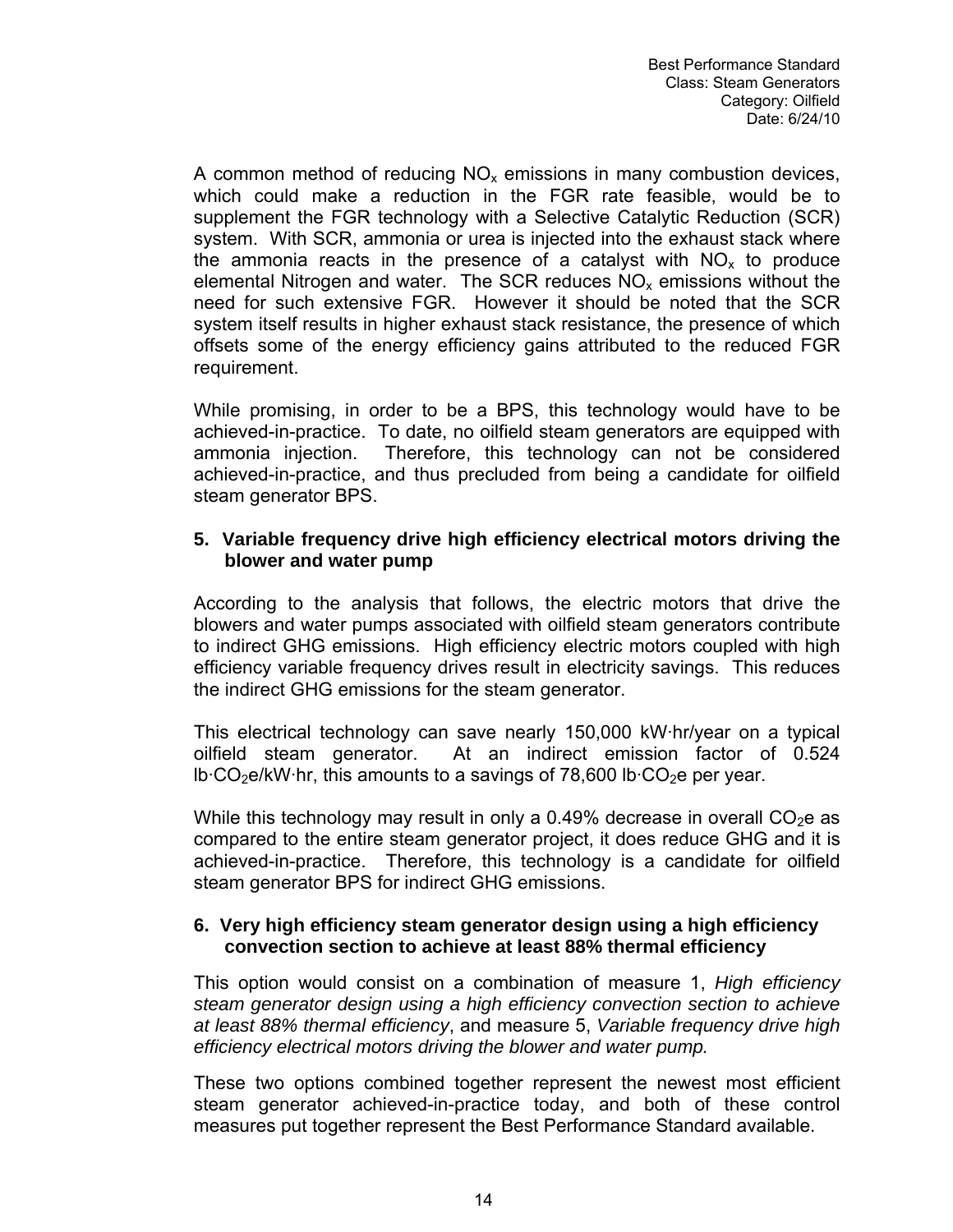#### **STEP 3. Identify all Achieved-in-Practice GHG Emission Control Measures**

Achieved-in-Practice is defined as any equipment, technology, practice or operation available in the United States that has been installed and operated or used at a commercial or stationary source site for a reasonable period of time sufficient to demonstrate that the equipment, the technology, the practice or the operation is reliable when operated in a manner that is typical for the process. In determining whether equipment, technology, practice or operation is Achieved-in-Practice, the District will consider the extent to which grants, incentives or other financial subsidies influence the economic feasibility of its use.

Pursuant to the discussion above for each technologically feasible item listed, those technologies that are achieved-in-practice have been identified as such and will be brought forward as achieved-in-practice GHG control measures, as indicated in the following table.

| Table 3<br>Achieved-in-Practice GHG Control Measures for Oilfield Steam Generators        |                                                                                                                                                                                                                                      |  |  |  |  |  |  |  |  |  |  |  |
|-------------------------------------------------------------------------------------------|--------------------------------------------------------------------------------------------------------------------------------------------------------------------------------------------------------------------------------------|--|--|--|--|--|--|--|--|--|--|--|
| <b>Control Measure</b>                                                                    | <b>Achieved-Qualifications</b>                                                                                                                                                                                                       |  |  |  |  |  |  |  |  |  |  |  |
| 1. High thermal efficiency<br>steam generator                                             | A convection section with at least 235 square feet of<br>heat transfer surface area per MMBtu/hr of maximum<br>rated heat input (verified by the manufacturer) or a<br>manufacturer's overall thermal efficiency rating of 88%.      |  |  |  |  |  |  |  |  |  |  |  |
| 5. Variable frequency drive<br>high efficiency electrical<br>blower and water pump motors | 95% NEMA efficiency                                                                                                                                                                                                                  |  |  |  |  |  |  |  |  |  |  |  |
| 6. Very high thermal efficiency<br>steam generator                                        | 1. A convection section with at least 235 square feet<br>of heat transfer surface area per MMBtu/hr of<br>maximum rated heat input (verified by the<br>manufacturer) or a manufacturer's overall thermal<br>efficiency rating of 88% |  |  |  |  |  |  |  |  |  |  |  |
|                                                                                           | And                                                                                                                                                                                                                                  |  |  |  |  |  |  |  |  |  |  |  |
|                                                                                           | 2. Variable frequency drive high efficiency electrical<br>motors driving the blower and water pump.                                                                                                                                  |  |  |  |  |  |  |  |  |  |  |  |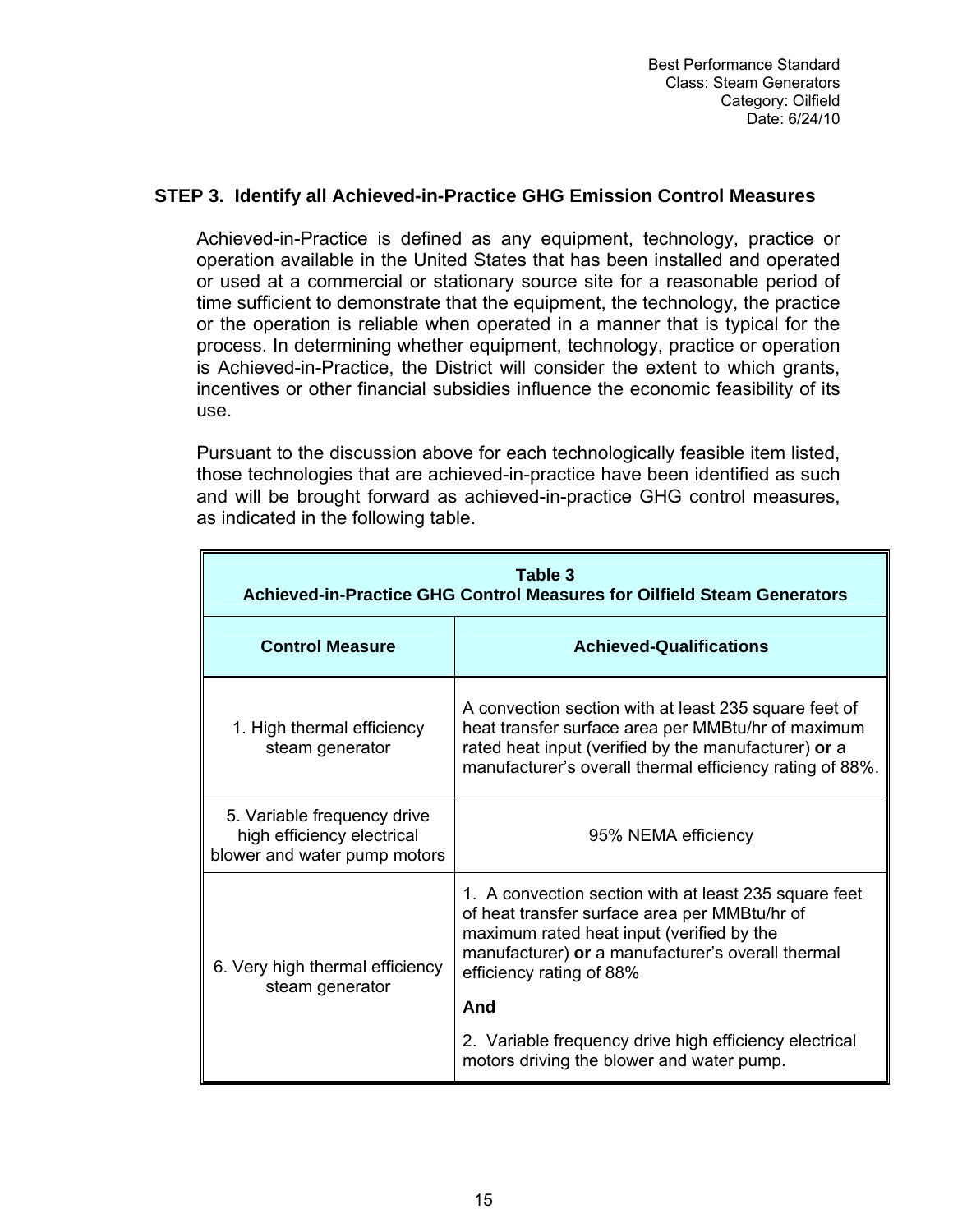#### **STEP 4. Quantify the Potential GHG Emission and Percent Reduction for Each Identified Achieved-in-Practice GHG Emission Control Measure**

For each achieved-in-practice GHG emission, the following are identified:

- a. Quantify the potential GHG emissions per unit of activity  $(G_a)$
- b. Express the potential GHG emission reduction as a percent  $(G_p)$  of Baseline GHG emissions factor per unit of activity (BEF)

This section will analyze a high thermal efficiency steam generator (88% thermal efficiency) that has a convection section with 20,000 square feet of heat transfer surface area, and variable frequency drive high efficiency electrical blower and water pump motors.

The following analysis of BPS steam generator GHG emissions is based on actual physical measurements taken from modern-era steam generator S-1114-111. This unit is considered to be a typical industry-wide example of BPS steam generator operation.

# **A. Basis and Assumptions**

- All direct GHG emissions are the result of the combustion of natural gas in the steam generator.
- Maximum heat input rating of the steam generator is 85 MMBtu/hr
- Actual fuel consumption for the steam generator is 72.5 MMBtu/hr
- Heat output at 88.1% thermal efficiency = 63.9 MMBtu/hr
- The GHG emission factor for natural gas combustion is 117 lb-CO2e/MMBtu (per CCAR document, see earlier assumptions)
- Air blower motor mechanical output when operated at 40.3 Hz is 110 hp
- Water pump motor mechanical output when operated at 56.1 Hz is 77.3 hp
- High efficiency electric motor efficiency = 95.8% (NEMA)
- Indirect emissions from electric power consumption are calculated based on the current PG&E electric power generation factor of  $0.524$  lb-CO<sub>2</sub>e per kWh ([see](http://www.pge.com/about/environment/calculator/assumptions.shtml) earlier assumptions)
- Steam quality = 70%
- Steam temperature = 524 F
- Mass flowrate =  $1,683,234$  lb water/day
- Feedwater temperature = 115 F
- Convection surface area =  $20,245$  square feet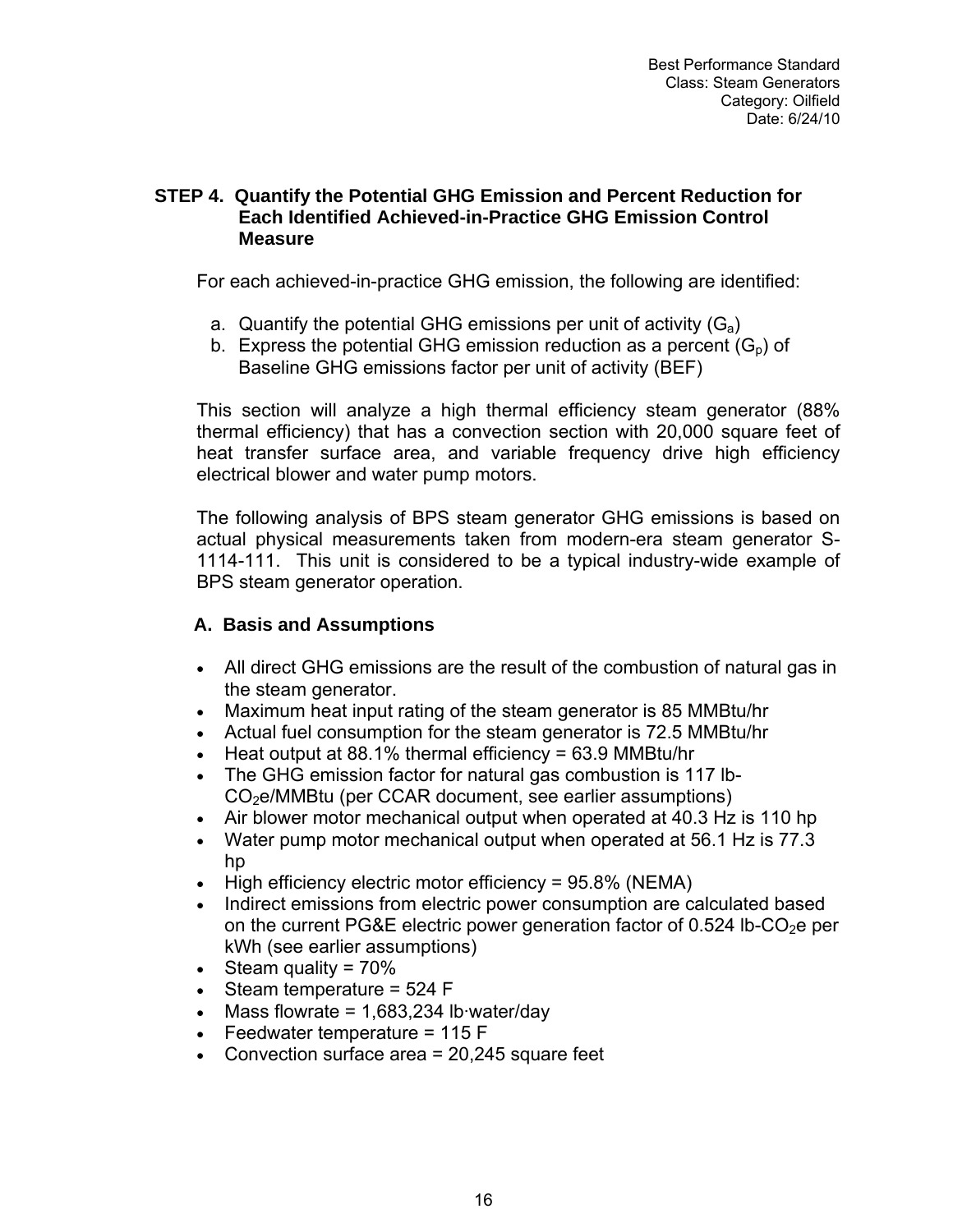# **B. Calculation of Potential GHG Emissions per Unit of Activity (Ga)**

#### **1. Indirect GHG Emissions from Blower**

Specific electricity consumption and GHG emissions for the high efficiency blower motor

110 hp x 0.746 kW/hp x (1/95.8%) x 0.524 lb·CO<sub>2</sub>e/kW·hr = 44.9 lb·CO<sub>2</sub>e/hr 44.9 lb $\cdot$ CO<sub>2</sub>e/hr ÷ 63.9 MMBtu/hr = 0.703 lb $\cdot$ CO<sub>2</sub>e/MMBtu (of heat output)

#### **2. Indirect GHG Emissions from Water Pump**

Electrical Consumption for the high efficiency water pump motor

77.3 hp x 0.746 kW/hp x 1/95.8% x 0.524 lb·CO2e/kW·hr = 31.5 lb·CO2e/hr  $31.5$  lb $\cdot$ CO2e/hr  $\div$  63.9 MMBtu/hr = 0.493 lb $\cdot$ CO2e/MMBtu (of heat output)

#### **3. Direct GHG Emissions**

72.5 MMBtu/hr (heat input) x 117 lb $\cdot$ CO<sub>2</sub>e/MMBtu = 8,483 lb $\cdot$ CO<sub>2</sub>e/hr 8,483 lb·CO<sub>2</sub>e/hr ÷ 63.9 MMBtu/hr = 132.8 lb·CO<sub>2</sub>e/MMBtu (heat output)

# **4. Total BPS GHG Emissions (indirect emissions + direct emissions)**

 $G_a = (0.703 + 0.493 + 132.8)$  lb·CO<sub>2</sub>e/MMBtu = 133.996 lb·CO<sub>2</sub>e/MMBtu (heat output)

 $G_a$  = 133.996 lb·CO<sub>2</sub>e/MMBtu x 1 metric ton/2,205 lb  $= 0.060769$  metric tons $\cdot CO_2$ e/MMBtu (heat output)

#### **C. Calculation of Potential GHG Emission Reduction as a Percentage of the Baseline Emission Factor (Gp)**

 $G_p$  Indirect = (BEF -  $G_a$ ) ÷ BEF metric tons/MMBtu  $G_p$  Indirect = (0.000882 - 0.000542) ÷ 0.069816 = 0.00487 = 0.49%

 $G_p$  Direct = (BEF -  $G_a$ ) ÷ BEF metric tons/MMBtu  $G_p$  Direct = (0.068934 - 0.060227) ÷ 0.069816 = 0.124635 = 12.47%

 $G_p$  Indirect +  $G_p$  Direct = (0.000882 - 0.000542) ÷ 0.069816 + (0.068934 - 0.060227) ÷ 0.069816

 $G_p$  Indirect +  $G_p$  Direct = 12.96 % = 13.0%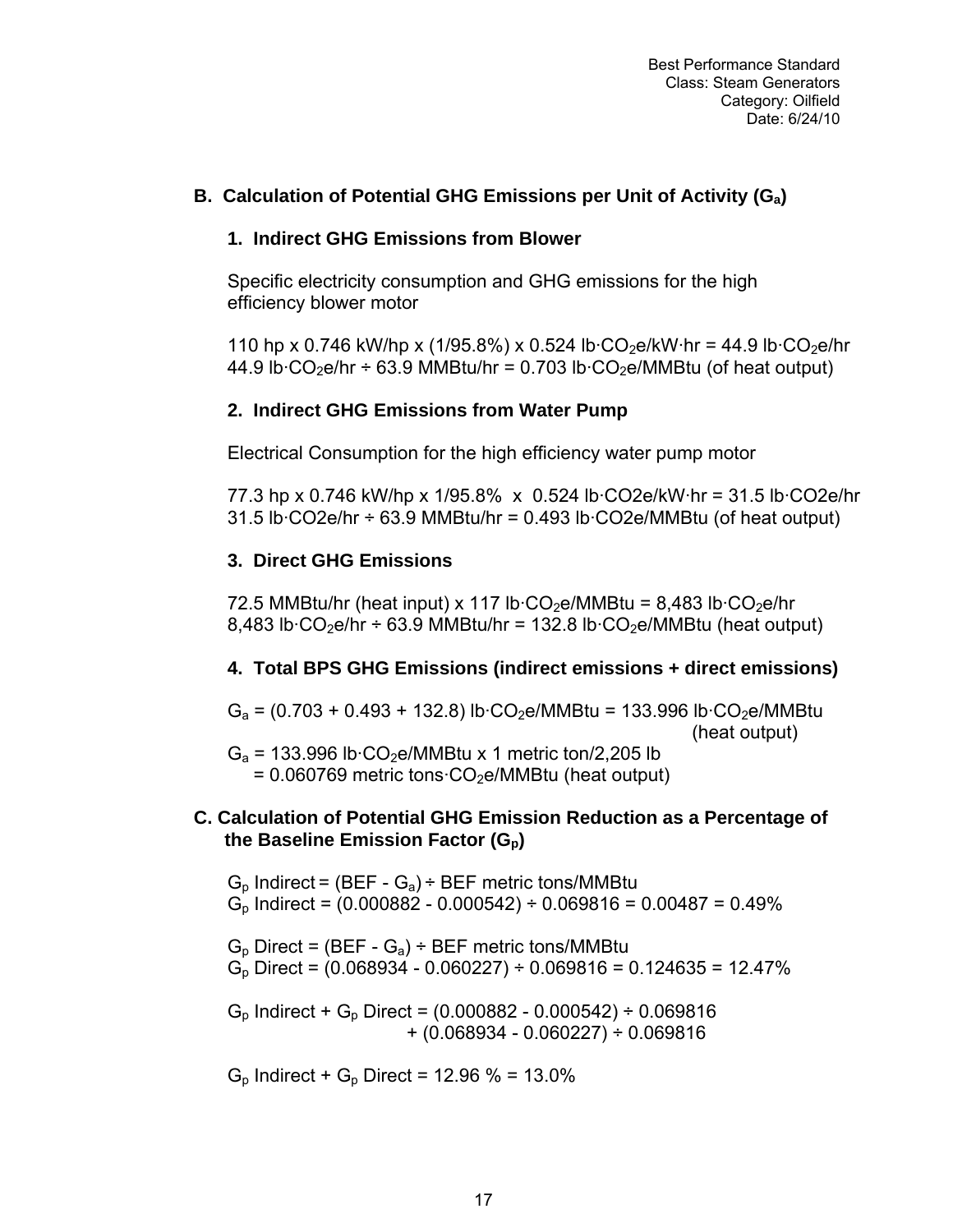# **STEP 5. Rank all Achieved-in-Practice GHG emission reduction measures by order of % GHG emissions reduction**

Based on the calculations presented in Section II.4 above, the Achieved-in Practice GHG emission reduction measures are ranked in the Table below.

| <b>Table 4</b><br>Ranking of Achieved-in-Practice GHG Emission Control Measures |                                                                                                                                                                                                                                                                                                                                                                                                          |                                                                                                              |        |  |  |  |  |  |  |  |  |  |
|---------------------------------------------------------------------------------|----------------------------------------------------------------------------------------------------------------------------------------------------------------------------------------------------------------------------------------------------------------------------------------------------------------------------------------------------------------------------------------------------------|--------------------------------------------------------------------------------------------------------------|--------|--|--|--|--|--|--|--|--|--|
| <b>Rank</b>                                                                     | <b>Control Measure</b>                                                                                                                                                                                                                                                                                                                                                                                   | <b>Potential GHG</b><br><b>Emission per</b><br>Unit of<br>Activity $(G_a)$<br>(Metric Ton-<br>$CO2e/MMBtu$ ) |        |  |  |  |  |  |  |  |  |  |
| 1                                                                               | 6. Very high efficiency steam generator design with:<br>1. A convection section with at least 235 square feet of<br>heat transfer surface area per MMBtu/hr of maximum<br>rated heat input (verified by the manufacturer) or a<br>manufacturer's overall thermal efficiency rating of 88%.<br>And<br>2. Variable frequency drive high efficiency electrical<br>motors driving the blower and water pump. | 0.0608                                                                                                       | 13.0%  |  |  |  |  |  |  |  |  |  |
| 2.                                                                              | 1. High efficiency steam generator design with:<br>A convection section with at least 235 square feet of<br>heat transfer surface area per MMBtu/hr of maximum<br>rated heat input (verified by the manufacturer) or a<br>manufacturer's overall thermal efficiency rating of 88%.                                                                                                                       | 0.060227                                                                                                     | 12.47% |  |  |  |  |  |  |  |  |  |
| 3.                                                                              | 5. Variable frequency drive high efficiency electrical<br>motors driving the blower and water pump.                                                                                                                                                                                                                                                                                                      | 0.000542                                                                                                     | 0.49%  |  |  |  |  |  |  |  |  |  |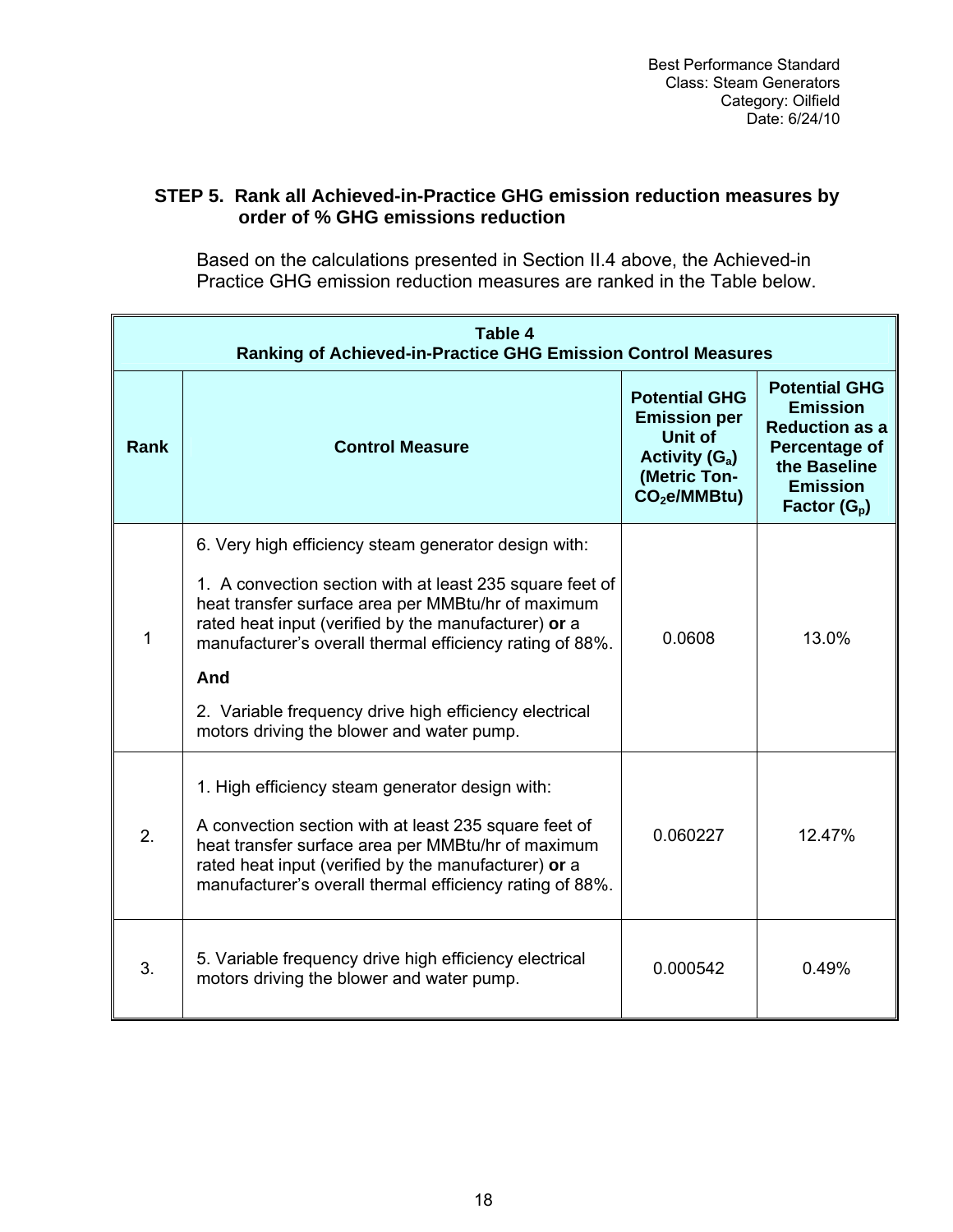#### **STEP 6. Establish the Best Performance Standard (BPS) for this Class and Category**

For Stationary Source Projects for which the District must issue permits, Best Performance Standard is – "For a specific Class and Category, the most effective, District approved, Achieved-In-Practice means of reducing or limiting GHG emissions from a GHG emissions source, that is also economically feasible per the definition of achieved-in-practice. BPS includes equipment type, equipment design, and operational and maintenance practices for the identified service, operation, or emissions unit class and category".

Based on the definition above and the ranking of evaluated technologies, Best Performance Standard (BPS) for this class and category is determined as:

#### *Best Performance Standard for Oilfield Steam Generators*

*Very high efficiency steam generator design with:* 

*1. A convection section with at least 235 square feet of heat transfer surface area per MMBtu/hr of maximum rated heat input (verified by the manufacturer) or a manufacturer's overall thermal efficiency rating of 88%.* 

*And* 

*2. Variable frequency drive high efficiency electrical motors driving the blower and water pump.*

#### **STEP 7. Eliminate All Other Achieved-in-Practice Options from Consideration as Best Performance Standard**

The following Achieved-in-Practice GHG control measures identified and ranked in the table above are eliminated from consideration as Best Performance Standard since they have GHG control efficiencies which are less than that of the selected Best Performance Standard as stated in Step 6 of this evaluation.

Option 1. is eliminated because by itself it is not achieving the highest amount of GHG emission reductions. This option will be used in conjunction with variable frequency drive electrical motors driving the blower and water pump.

Option 5. is eliminated because by itself it is not achieving the highest amount of GHG emission reductions. This option will be used in conjunction with a high efficiency steam generator.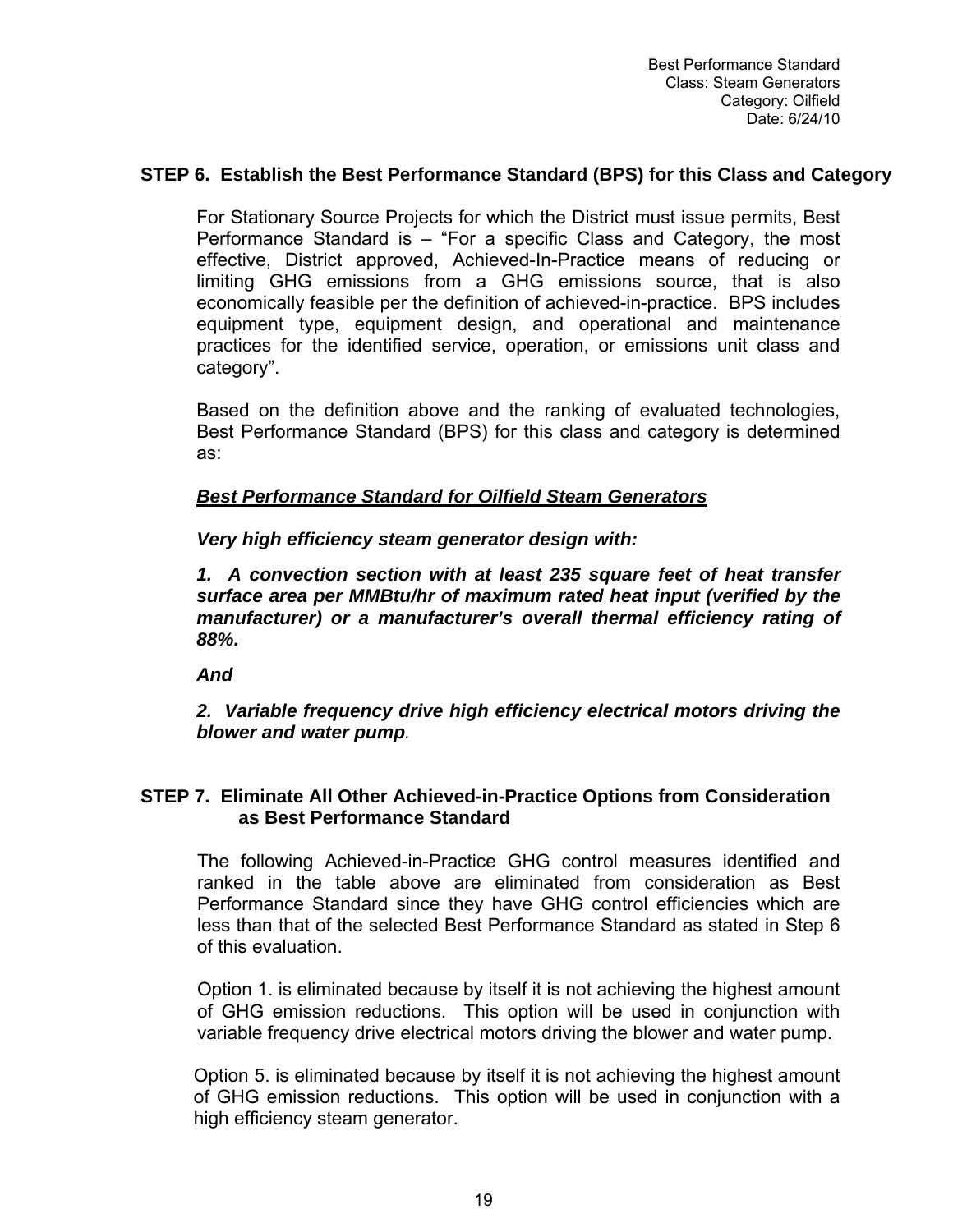# **Vl. Public Participation**

A Draft BPS evaluation was provided for public comment. Public notification was sent on April 28, 2010 to individuals registered with the CCAP list server. The District's notification is attached in Appendix 5.

Comments received during the public notice period are presented in Appendix 6. These comments have been used in the development of this BPS as presented herein.

# **Vll. Appendixes**

| Appendix 1: | <b>Public Notice of Intent: Notice</b>                        |
|-------------|---------------------------------------------------------------|
| Appendix 2: | Comments Received During the Public Notice of Intent and      |
|             | <b>Responses to Comments</b>                                  |
| Appendix 3: | <b>Public Participation Request for Information: Notice</b>   |
| Appendix 4: | Comments Received During the Public Participation Process and |
|             | <b>Responses to Comments</b>                                  |
| Appendix 5: | Public Notification: Posting of Draft BPS                     |
| Appendix 6: | Comments Received on Draft BPS and Response to Comments       |
|             |                                                               |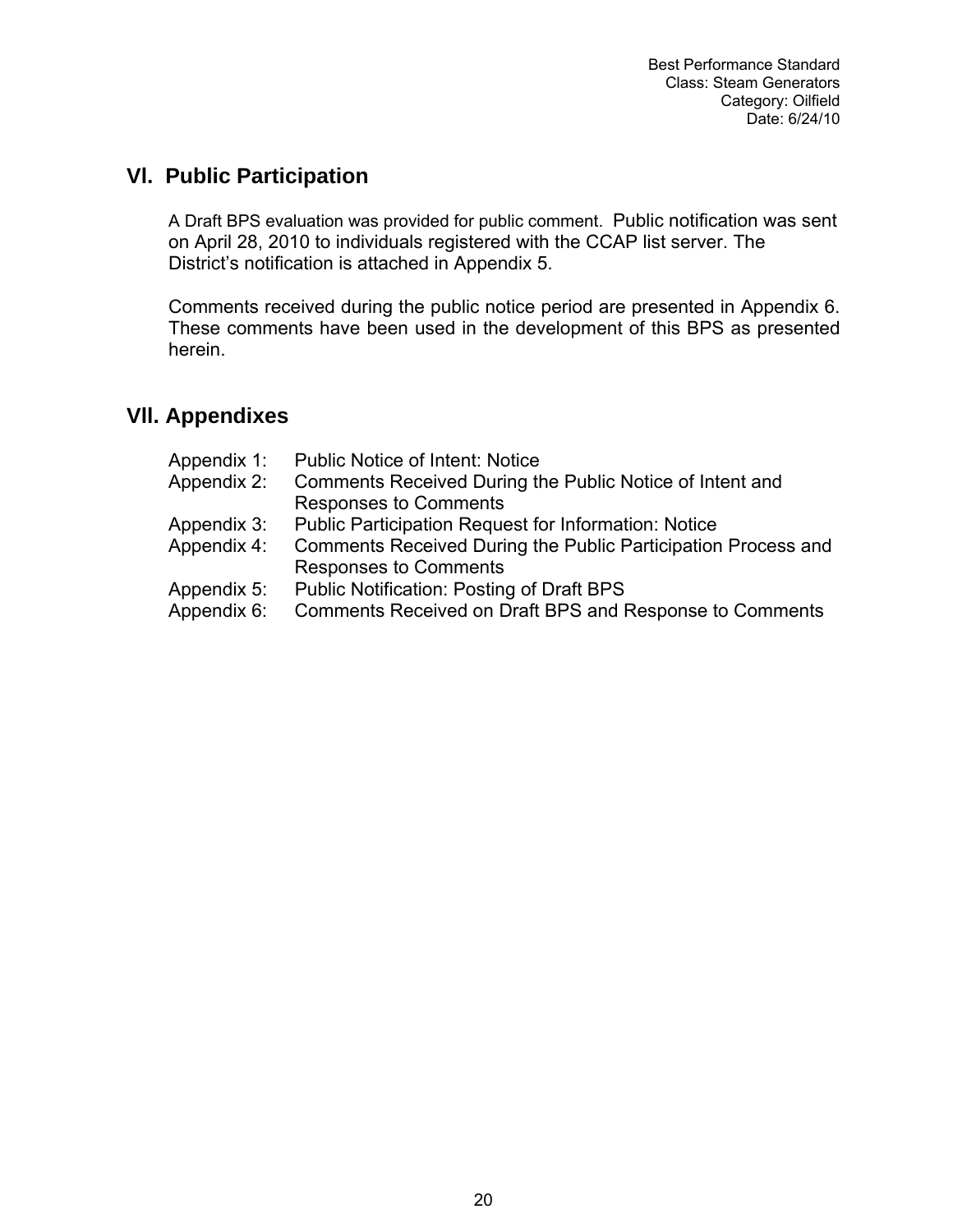Best Performance Standard Class: Steam Generators Category: Oilfield Date: 6/24/10

# Appendix 1 Public Notice of Intent (Issued 2/9/10)





# **Notice Of Development Of** Best Performance Standards

NOTICE IS HEREBY GIVEN that the San Joaquin Valley Air Pollution Control District solicits public comment on development of Best Performance Standards for the following Stationary Source class and category of greenhouse gas emissions:

#### **STEAM GENERATORS**

Subject to District Rules 4301, 4304, 4305, 4306, 4307, 4308, 4351, 4352, 4401

The District is soliciting public input on the following topics for the subject Class and Category of greenhouse gas emission source:

- Recommendations regarding the scope of the proposed Class and Category  $\bullet$ (Stationary GHG sources group based on fundamental type of equipment or industrial classification of the source operation),
- Recommendations regarding processes or operational activities the District should consider when establishing Baseline Emissions for the subject Class and Category.
- Recommendations regarding processes or operational activities the District should consider when converting Baseline Emissions into emissions per unit of activity, and
- Recommendations regarding technologies to be evaluated by the District, when  $\bullet$ establishing Best Performance Standards for the subject Class and Category.

Information regarding development of Best Performance Standard for the subject Class and Category of greenhouse gas emission source can be obtained from the District's website at http://www.vallevair.org/Programs/CCAP/CCAP\_idx.htm.

Written comments regarding the subject Best Performance Standard should be addressed to Steven Roeder by email, Steve.Roeder@valleyair.org, or by mail at SJVUAPCD Southern Region, 34946 Flyover Court, Bakersfield CA 93308 and must be received by February 23, 2010. For additional information, please contact Steven Roeder by e-mail or by phone at (661) 392-5615.

Information regarding the District's Climate Action Plan and how to address GHG emissions impacts under CEQA, can be obtained from the District's website at http://www.valleyair.org/Programs/CCAP/CCAP idx.htm.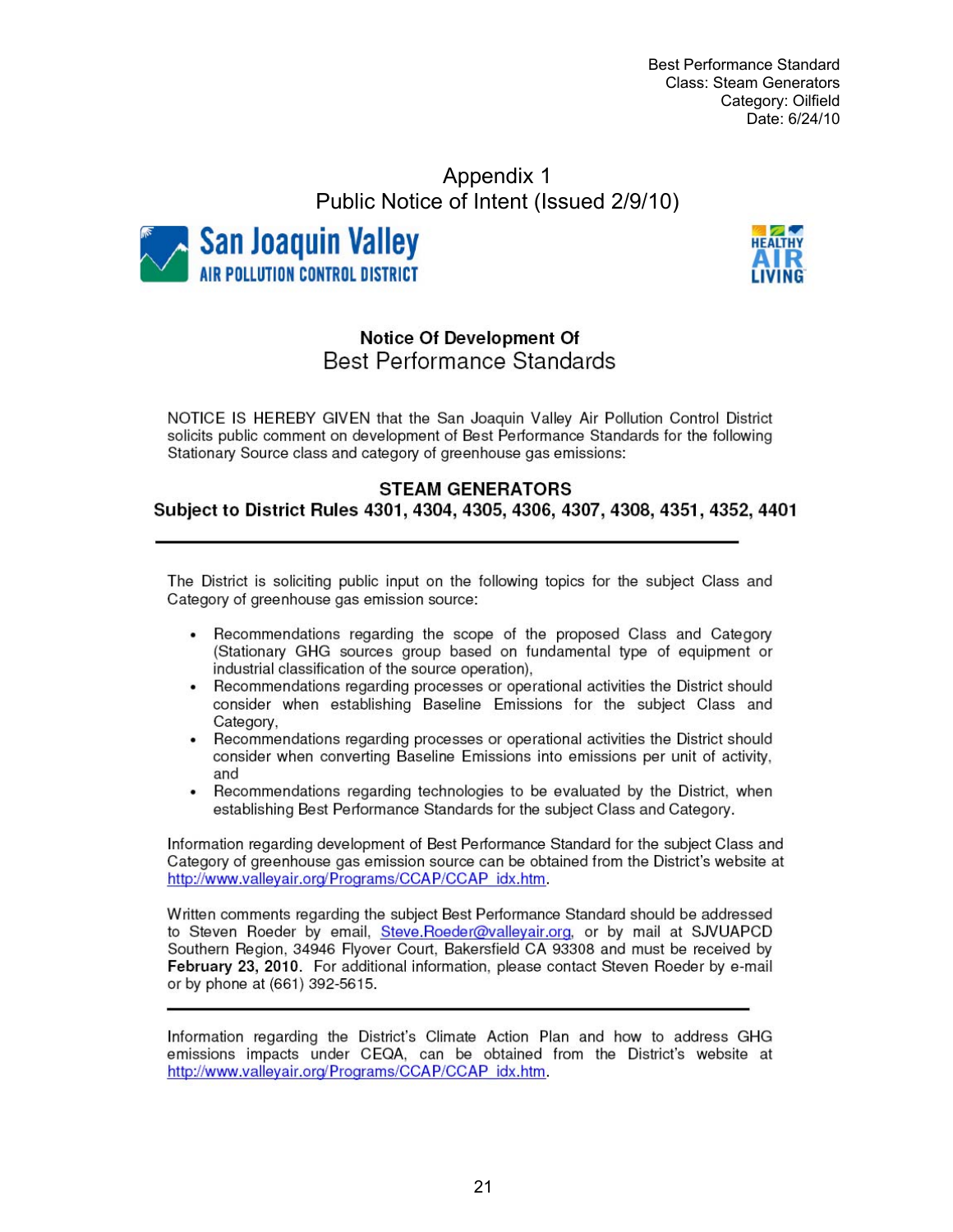# Appendix 2 Comments Received During the Public Notice of Intent and Responses to Comments

# **1. Comment -** 2/22/10

In a telephone conversation with Dan Barber, Les Clark made comments regarding the development of BPD for Steam Generators. According to Dan,

Les Clark expressed his opinions regarding development of BPS for steam generators. He was not specific in his concerns, but they seem to be he opposes the development of BPS because they will have a negative impact on independent producers. He thinks that implementing BPS could result in emission reduction requirements that are more stringent that required by current rules. Thus, the District is circumventing the exemptions/considerations that has been negotiated between his organization and the District. He stated that he has already expressed his concerns to Dave Warner and Seyed and that he guesses that he will have to address his concerns with the District's Board.

I tried to get him to direct his comments to Steve Roeder, per the District's e-mail, but he responded that he did not have time for that and he had already told Dave, Seyed, and now me. So, I doubt that we will receive anything more than his verbal comments.

**Response.** The comments received were all considered in the drafting of the BPS document.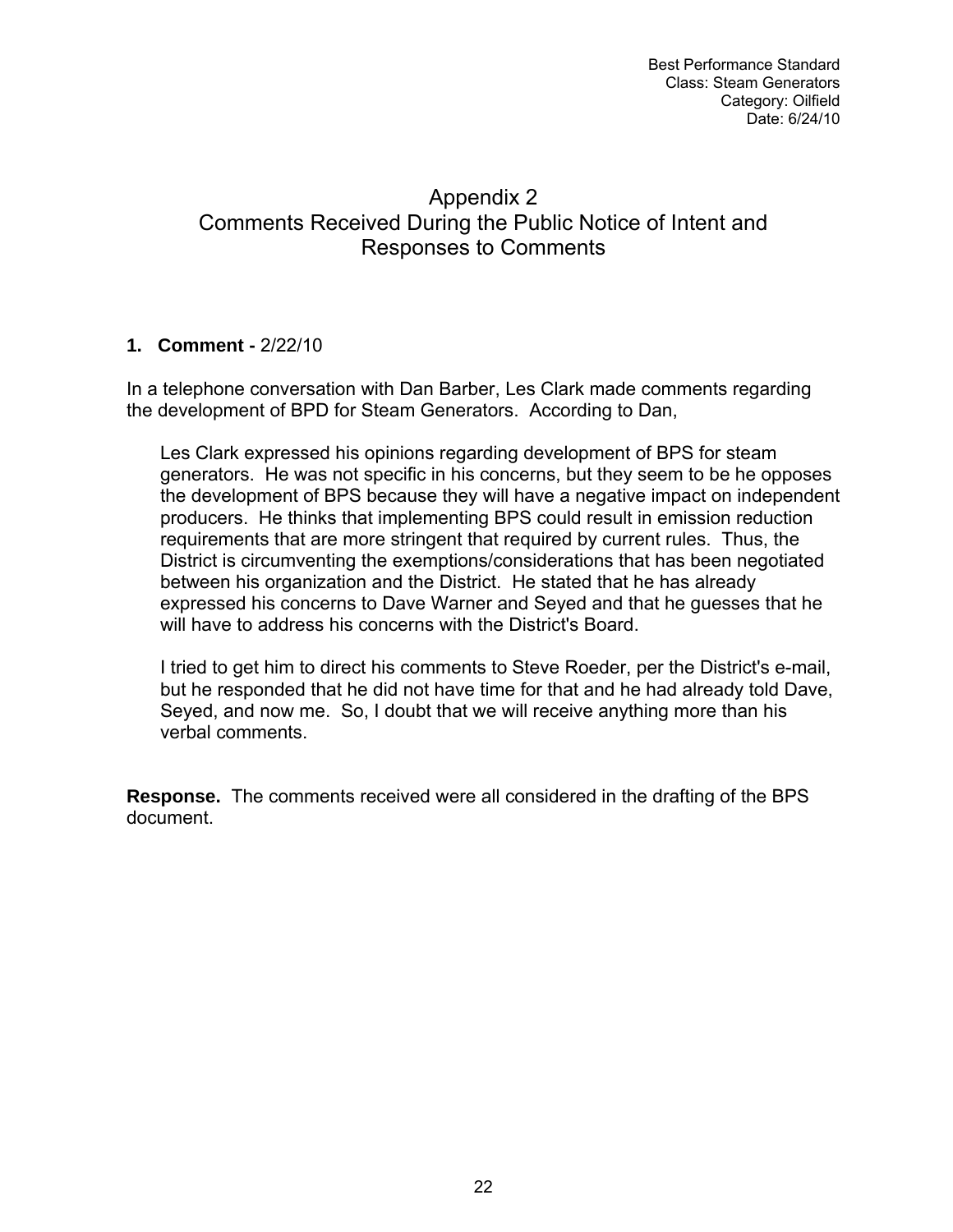#### **2. Comment -** 2/23/10

John Ludwick of Berry Petroleum made the following comment via email.

In my opinion the District can not receive adequate information to form BPS without first meeting with industry and their representatives to discuss what the baseline period equipment is. A blanket request for information will only create confusion and the submittal of information that can only be applied to a single company. Once the District understands the difference not only between industrial types, but the differences within the same industry, can the District begin receiving adequate information to form an achievable and economical BPS.

*Thank you,* 

*John Ludwick Regulatory Compliance Specialist Berry Petroleum Company 5201 Truxtun Avenue Bakersfield, CA. 93309 Phone: (661) 616-3807 Cell: (661) 703-2920 Fax: (661) 616-3892*

**Response:** After receiving the attached comments, the District did hold meetings with WSPA and other oil industry representatives. Information received during and after the meeting was considered in the drafting of the BPS document.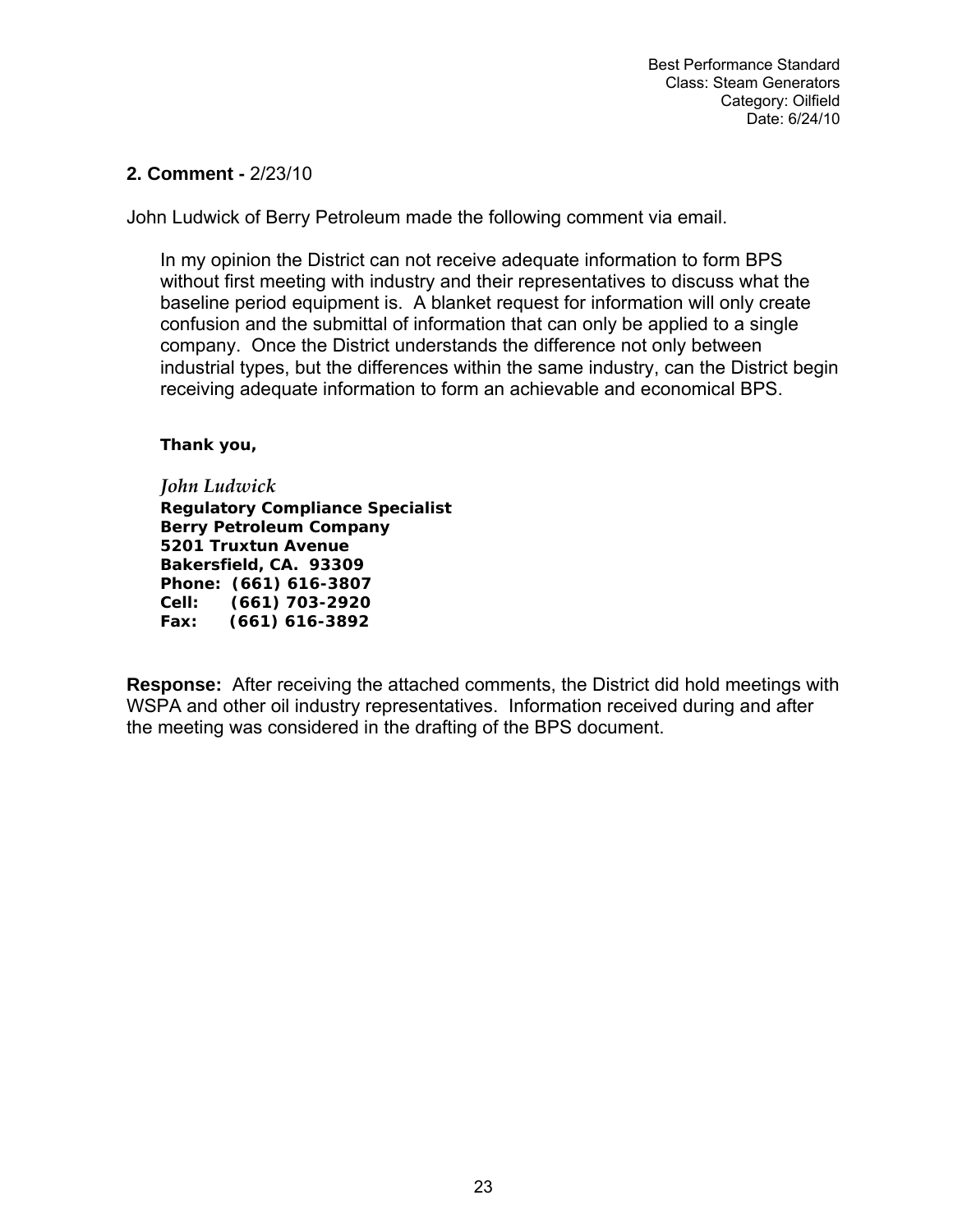# Appendix 3 Public Participation Request for Information: Notice

The public participation notice was delivered via email to all of our subscribers on 2/25/10.

Dear Interested Parties:

The District needs your input in order to quantify "typical" greenhouse gas (GHG) emissions from Steam Generators that:

1) Operated during the "baseline period" from the years 2002 - 2004 , and

2) Have the lowest overall level of GHG emissions that is achieved in practice.

# *2 Sets of Requested Data*

Please supply any data regarding any steam generators that:

- 1) Operated during the three year period from 2002 2004 (to determine the baseline GHG emissions), and
- 2) Data for steam generators that are currently operating the lowest level of GHG emissions, including the following.
	- a. Steam generator ratings,
	- b. Actual overall thermal efficiencies (heat output vs. heat input),
	- c. Actual amount of electrical input (kilowatts or kilowatt hours) required (to determine the amount of GHG created by the generation of the electrical energy that is used by the steam generators),
	- d. List of the equipment utilized with the steam generators (i.e. constant hp. electric motors, variable frequency drive motors, high efficiency motors, economizers of any kind, pre-heaters, etc.),
	- e. Proposals for a method to quantify the emissions per unit of activity, either in lbs of GHG produced per unit of heat output, or lbs of GHG per unit of steam produced, or other method,
	- f. Suggestions for defining the classes and categories of source, i.e. small producers, large producers, steam generators of a certain size range, etc., and
	- g. Any other comments or data.

The data requested can be presented on any steam generators, as long as we have enough data to determine the overall GHG emissions per unit of activity.

Thank you for your cooperation in this matter.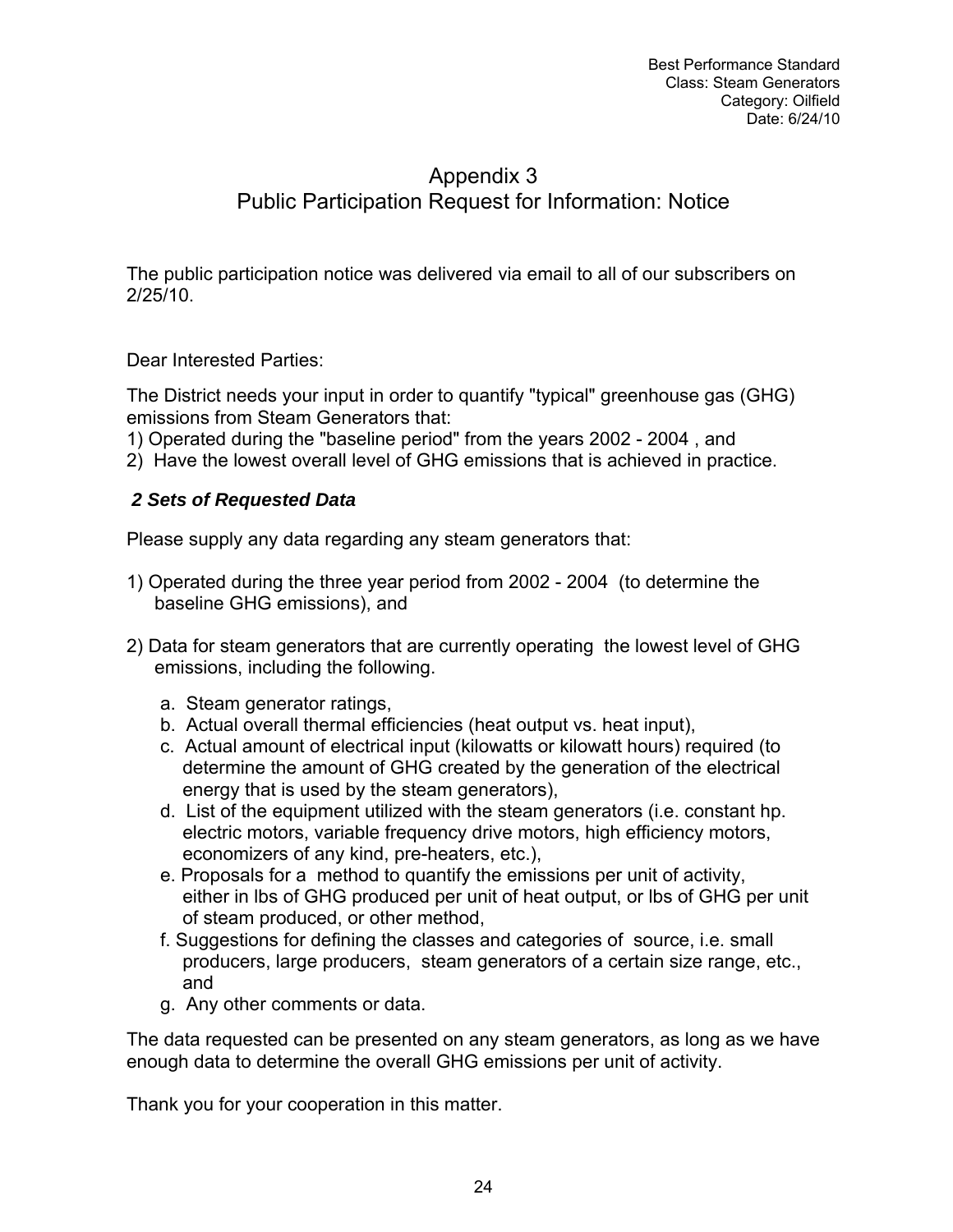#### *In Addition:*

The District is extending the initial commenting period regarding development of Best Performance Standards (BPS) for oilfield steam generators.

Comments must be received by the District by Thursday, March 4, 2010.

Thank you for your cooperation in this matter.

Steve Roeder **SJVAPCD** 34946 Flyover Court Bakersfield, CA 93308 (661) 392-5615

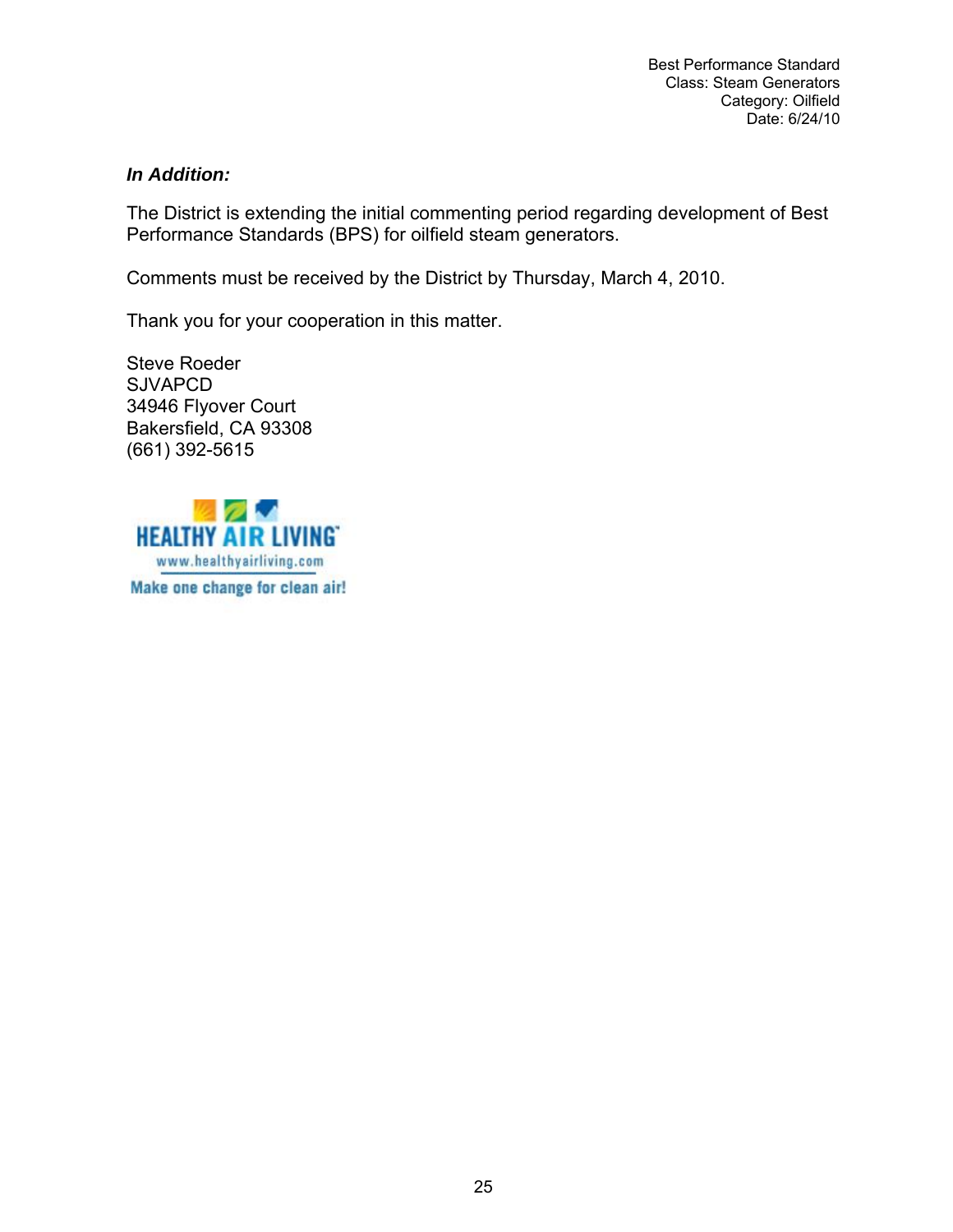# Appendix 4 Comments Received During the Public Participation Process and Responses to Comments

# **1. Comment -** 3/2/10

Jim Mosher made the following comments via telephone. This is a record of that conversation:

I spoke with Jim Mosher. He will be our representative from ERA. He presented a couple of interesting ideas.

- 1. If a company has access to hot feedwater, the amount of heat input required to heat the water might go down, but the stack temperature will be higher, indicating wasted heat and thus lower thermal efficiency.
- 2. Sometimes the Total Dissolved Solids can limit the amount of steam quality before they plug up your pipes. It sounds like you'd need to heat a lot more water to achieve the same thermal goal in this case.

Jim said that he would be working with an engineer at ERA and would try to get us the data, not by March 4th, but by next week some time.

**Response:** The District indicated that input would be welcomed and would be taken into consideration.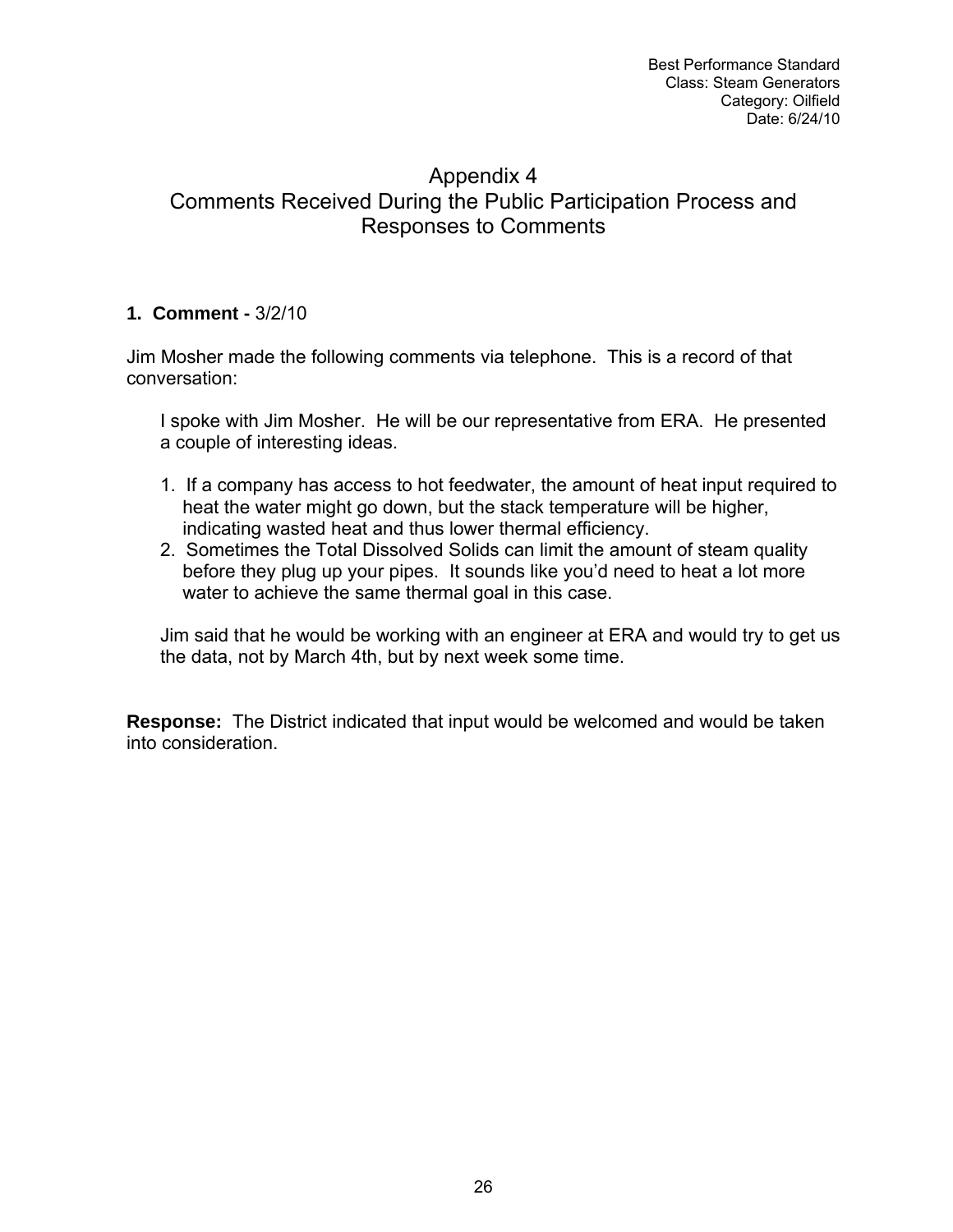#### **2. Comment -** 3/4/10

The following section of a more general email from Michael Kelley is applicable to steam generator BPS.

Attachment-II (of 3/4/10 e-mail)

Best Performance Standards for Steam Generators

#### **A. Scope of the BPS for Steam Generators**

The BPS for "Steam Generators" should be applicable to those steam generators located at crude oil and natural gas production and processing facilities; or located at other facilities where the primary purpose of the unit is the production and use of steam for a purpose other that the conversion to mechanical or electrical energy.

#### **B. Calculation Procedures**

For a discussion on the procedures used for calculating GHG emissions for the purpose of CCAP and BPS see Attachment-I.

# **C. GHG BPS Factors per Unit of Production**

We believe that for oilfield steam generators the most appropriate unit of production factor for GHG emissions should be derived from the mass emissions (pounds) of GHG per barrel of steam. Baseline emissions would be calculated from historic production records (10 year look back) and historic steam-to-oil production ratios.

# **D. Controls and Design Changes for Steam Generators**

We are opposed to the BPS examples included in the CCAP adopted by the District on December 17, 2009. As discussed previously we believe that a menu approach should be used for applying BPS to project. We believe that operators should receive credit for the types of activities:

- 1. Provide fuel saving credit for preheating feed water or using feed water having a temperature greater than the ambient temperature.
- 2. Provide fuel saving credit for improvement in process efficiency brought about by the redesign of steam generator convection systems.

**Response:** All of these suggestions have been taken into account in preparing the Steam Generator BPS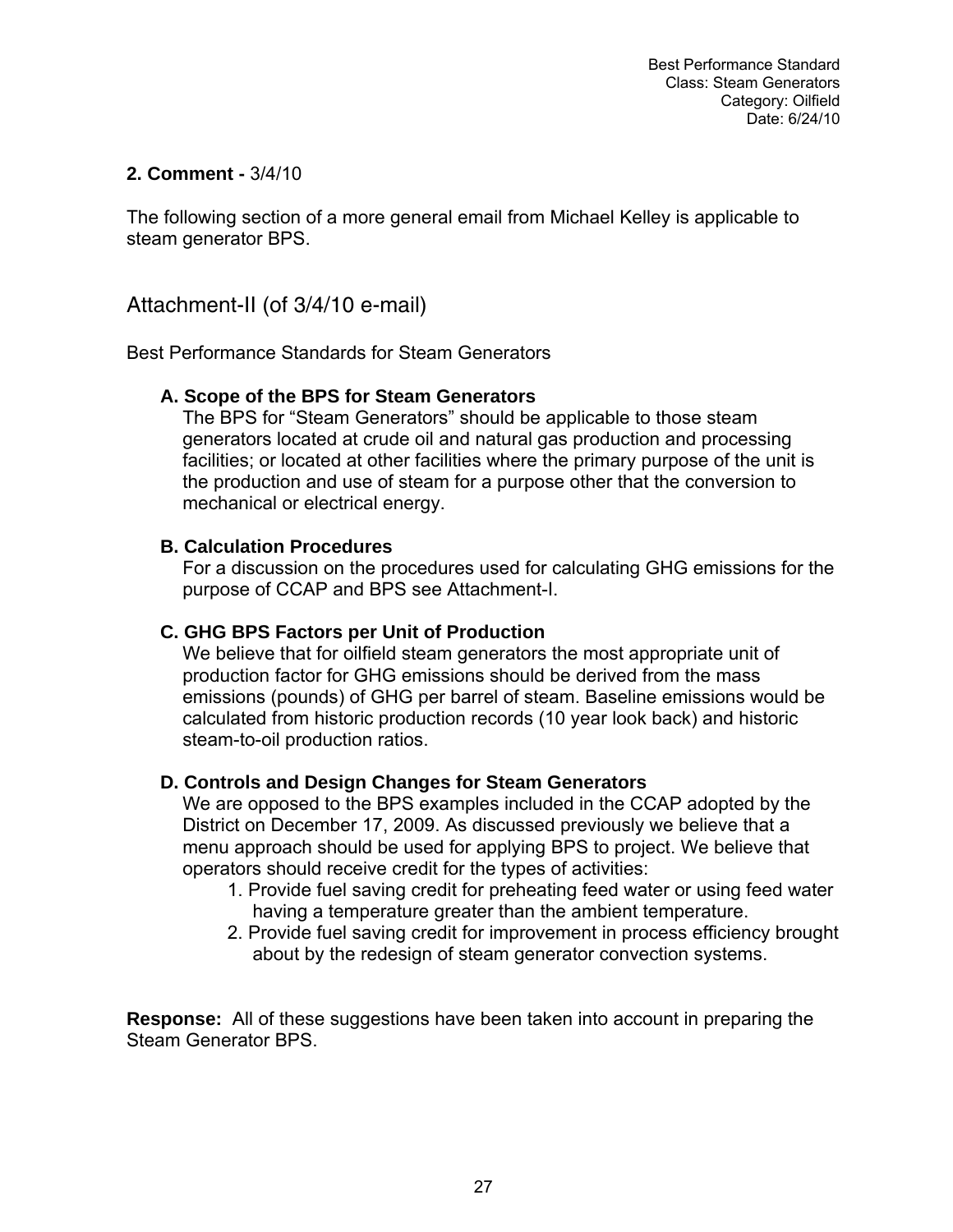#### **3. Comment -** 3/11/10

Keith Jones of Seneca Resources submitted the following data along with the following spreadsheet detailing steam generator GHG emissions.

From: Keith Jones Sent: Thursday, March 11, 2010 4:40 PM

Tim,

As requested two moons ago here is my evaluation of energy usage improvements we have made in steam generator operation. The evaluation was based on a comparison of the B&R Generator placed on line in June 2009 with the HP 7 generator using data collected on 3/8/10.

- 1) Thermal efficiency has been improved by 11.1% by installing 167% more surface area in the convection box (or economizer).
- 2) Electrical demand by the pump motor has been reduced by:
	- a. Installing a VFD to eliminate the need to by-pass water from the pump discharge to it's suction. Annual savings of 30,719 KW-H.
	- b. Utilizing the split flow design so half the water is directed to each half of the radiant section and convections sections results in a reduction of the pump discharge pressure by up to 220 psi. Annual savings of 132,042 KW-H.
	- c. Increasing the pump discharge piping size from 3" to 4" upstream of the split. Annual savings of 884 KW-H.
- 3) Electrical demand by the blower motor has been reduced by installing a VFD to control excess oxygen in the combustion chamber instead of using louvers and restrictor plates. Annual savings of 130,736 KW-H.
- 4) Installing higher efficiency motors on both the pump and blower results in an annual savings of 18,384 KW-H.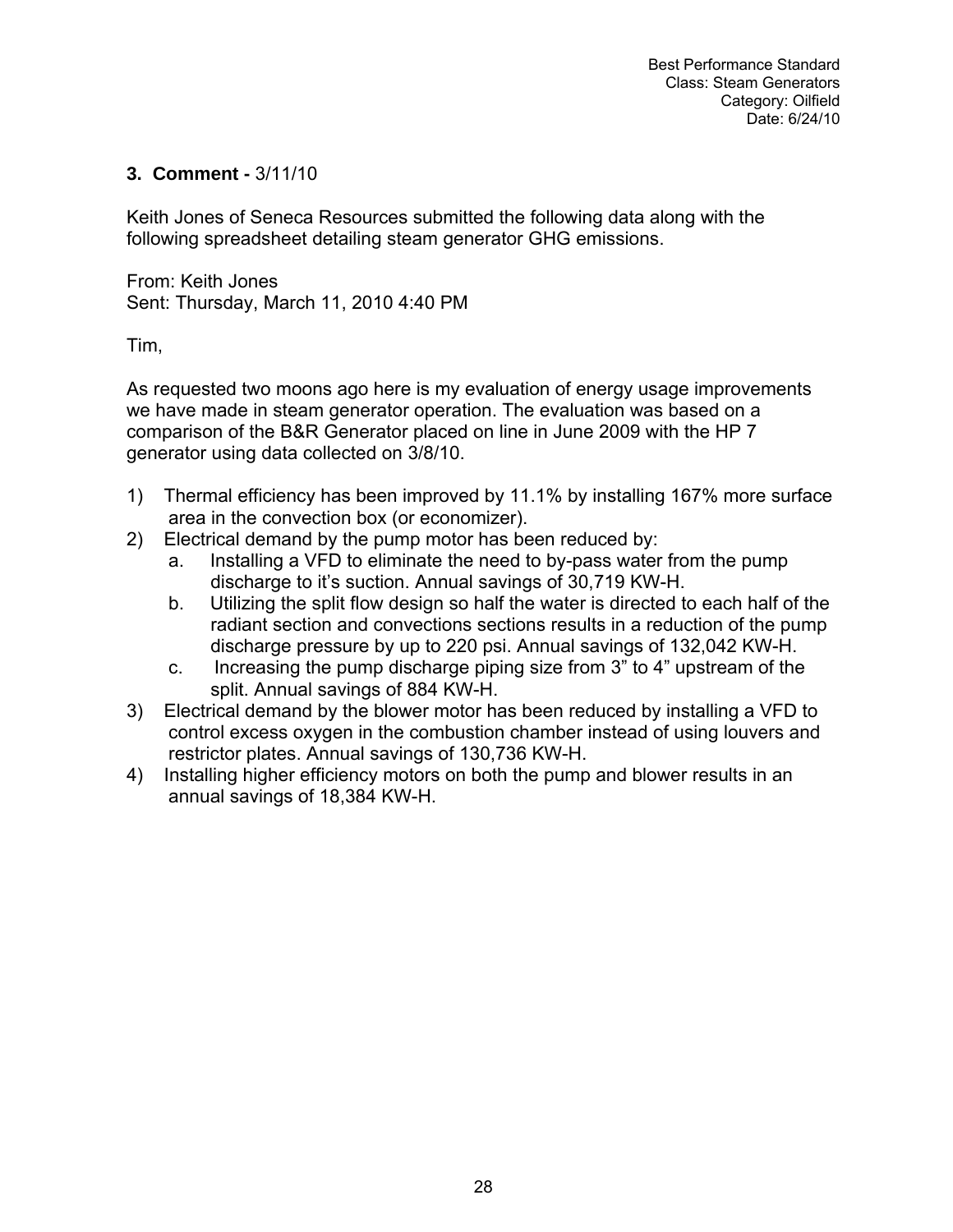|                              | before 2003<br>after 2003     | Date                                                                    |             |                                                                                     |                                     |                              | S-1114-111<br>(B&R) | Steam Gen.                       |                                |                                                                                                                                                                  |                                                                                                                                                                       |                                     |                              | 5-1114-111<br>(B&R) | (B&R) | Steam Gen<br>S-1114-111          |                            |                                                                                                                                                                                                        |                                                              |                                                                                           | 5-1114-111<br>(B&R) | (HP7) | Steam Gen.<br>S-1114-16                        |                            |                           |                                          |                                       | 5-1114-111<br>(B&R) |              | (46H) | Steam Gen.<br>S-1114-16 |                                                   |                                   |            | (B&R)           | (HP7)<br>S-1114-111                                  | Steam Gen.<br>S-1114-16                                   |                                      |                                               |
|------------------------------|-------------------------------|-------------------------------------------------------------------------|-------------|-------------------------------------------------------------------------------------|-------------------------------------|------------------------------|---------------------|----------------------------------|--------------------------------|------------------------------------------------------------------------------------------------------------------------------------------------------------------|-----------------------------------------------------------------------------------------------------------------------------------------------------------------------|-------------------------------------|------------------------------|---------------------|-------|----------------------------------|----------------------------|--------------------------------------------------------------------------------------------------------------------------------------------------------------------------------------------------------|--------------------------------------------------------------|-------------------------------------------------------------------------------------------|---------------------|-------|------------------------------------------------|----------------------------|---------------------------|------------------------------------------|---------------------------------------|---------------------|--------------|-------|-------------------------|---------------------------------------------------|-----------------------------------|------------|-----------------|------------------------------------------------------|-----------------------------------------------------------|--------------------------------------|-----------------------------------------------|
|                              | efficiency, %<br>84.5<br>85.8 | Nom. NEMA                                                               |             | When new Generators are installed the most efficient motors available are purchased | Motor power savings from efficiency |                              | gļ                  | blower motor,<br>₹               | Nameplate                      | the right volume of air and FGR to meet the emissions levels. Since louvers and restrictor plates are not used the investment in the VFD reduces the power usage | With the use of the ultra low Nax burners control over the % O2 in the combustion chamber is critical to meet the Nox and CO emission limits. VFD are used to provide | Blower Motor power savings from VFD |                              | 3.826               |       | $rac{\text{inches}}{2.9}$        | Nom. 1.D.                  | Additional capital is spent to install a 4" line on the discharge of the pump instead of 3" pice<br>Additional capital is spent to install a 4" line on the discharge of the pump instead of 3" picem. | Pump Motor power savings from increasing discharge pipe size |                                                                                           | $\frac{2}{9}$       |       | $\frac{1}{29}$                                 | Tube size,<br>Nom. I.D.    |                           | Pump Motor power savings from split flow |                                       | 200                 |              |       | ខ្ញី                    | <b>Motor</b> size                                 | Pump Motor power savings from VFD |            | æ,              |                                                      |                                                           | Burner rating,<br>MMBTU/HR           | Thermal Efficiency, useful heat out / heat in |
| Power savings per year, KW-H | 8                             | $\frac{5}{1114-111}$ RWH/HR<br>$\frac{1114-111}{196}$ RWH/HR<br>196 146 | BHP, blower |                                                                                     |                                     |                              | ខ្លី                | <b>blower</b> curve<br>HZ, see   | <b>GHP @ 60</b>                |                                                                                                                                                                  |                                                                                                                                                                       |                                     |                              | 4,855               |       |                                  | Flow rate,<br>BPD<br>4,855 |                                                                                                                                                                                                        |                                                              | 4,855                                                                                     | 2,427               |       |                                                | Flow rate,<br>BPD<br>3,367 |                           |                                          |                                       | 1200                |              |       | 0821                    | RPM                                               |                                   | % Increase | uwop Ae         |                                                      |                                                           | Convection<br>box, type<br>pyramid   |                                               |
|                              | 56                            |                                                                         |             |                                                                                     |                                     |                              | 40.3                |                                  | Hz to blower<br>motor, 3/10/10 |                                                                                                                                                                  |                                                                                                                                                                       |                                     |                              | 169'0               |       | $\frac{100 \text{ feet}}{2.763}$ | drop, psi per              |                                                                                                                                                                                                        |                                                              |                                                                                           | 690                 |       | 1329                                           | drop, psi per<br>100 feet  | Pressure                  |                                          |                                       | 95.8                |              |       |                         | NEMA, Nom.<br>$\frac{\mathsf{Eff}}{\mathsf{eff}}$ |                                   | 82.5%      | 20245           |                                                      | $rac{4}{1580}$                                            | surface area,<br>Convection,         |                                               |
| 18,384                       | 152.4<br>154.5                | input power,<br>KWH/HR                                                  |             |                                                                                     |                                     | Power savings per year. KW-H | 16,935              | Combustion<br>air volume,<br>CFM |                                |                                                                                                                                                                  |                                                                                                                                                                       |                                     |                              | 636                 |       | length, ft $\frac{17.3}{77.3}$   | Equivalent                 |                                                                                                                                                                                                        |                                                              | pump discharge pressure difference due to pipe friction, two phase (saturaled steam) flow | 5                   |       | Convection<br>$\frac{1}{50}$<br>$\frac{1}{50}$ |                            |                           |                                          |                                       | d <sub>span</sub>   | Discharge to | from  | By-pass water           | Pump Rate<br>control                              |                                   |            | 80-unr          |                                                      | Date installed                                            |                                      |                                               |
|                              |                               |                                                                         |             |                                                                                     |                                     |                              | 급                   | blower curve<br>HZ, see          | BHP @ 40.3                     |                                                                                                                                                                  |                                                                                                                                                                       |                                     |                              | $^{0.7}$            |       | $\frac{\text{drop, psi}}{2.1}$   | pressure                   |                                                                                                                                                                                                        |                                                              |                                                                                           | 32                  |       | 외백                                             | section, tube              | Radiant                   |                                          |                                       | 352                 |              |       | 347.1                   | Pump, RPM<br>@ 60 HZ                              |                                   |            | 3/8/2010        | 3/8/2010                                             | Date                                                      |                                      |                                               |
|                              |                               |                                                                         |             |                                                                                     |                                     | 130,736                      | 14.9                | savings, KWH                     | Power                          |                                                                                                                                                                  |                                                                                                                                                                       |                                     |                              | $\overline{10}$     |       | 이로                               |                            |                                                                                                                                                                                                        |                                                              |                                                                                           | 4485                |       | $\frac{\text{height}}{\text{4770}}$            | Total Length,              |                           |                                          |                                       | 5,193               |              |       | 3,582                   | Pump's theo.<br>Rate, BPD at<br>60 Hz             |                                   |            | 72.5            |                                                      | MMBTUAR<br>S6.4                                           | Heat IN.                             |                                               |
|                              |                               |                                                                         |             |                                                                                     |                                     |                              |                     |                                  |                                |                                                                                                                                                                  |                                                                                                                                                                       |                                     | Power savings per year, KW-H | 2                   |       | 잃                                |                            |                                                                                                                                                                                                        |                                                              |                                                                                           | OLOZARIC            |       | 3/8/2010<br>Date                               |                            |                           |                                          |                                       | 3/8/2010            |              |       | 3/8/2010                | Date                                              |                                   |            | 63.9            | 43.4                                                 | <b>MMBTU/HR</b>                                           | Heat Out,<br>maetul                  |                                               |
|                              |                               |                                                                         |             |                                                                                     |                                     |                              |                     |                                  |                                |                                                                                                                                                                  |                                                                                                                                                                       |                                     |                              | O.O                 |       | P.1                              | power usage,<br>KWH/HR     |                                                                                                                                                                                                        |                                                              |                                                                                           | 835                 |       | discharge<br>pressure, psig<br>1155            |                            | dund                      |                                          |                                       | 935                 |              |       | pressure, psig<br>1155  | discharge<br>dund                                 |                                   |            | 88.1%           | 77.0%                                                | heat in, %                                                | Efficiency,<br>Heat out /<br>Thermal |                                               |
|                              |                               |                                                                         |             |                                                                                     |                                     |                              |                     |                                  |                                |                                                                                                                                                                  |                                                                                                                                                                       |                                     | 984                          | 398                 |       | 2821                             | power usage,<br>KWH/ year  |                                                                                                                                                                                                        |                                                              | 220                                                                                       | 30.9465             |       | 63,3933<br>phase                               | if in water                | doup eurossaud<br>System, |                                          |                                       | 56.1                |              |       | duund<br>60.0           | input Hz to                                       |                                   |            | 의               |                                                      | Quality, %                                                | Steam                                |                                               |
|                              |                               |                                                                         |             |                                                                                     |                                     |                              |                     |                                  |                                |                                                                                                                                                                  |                                                                                                                                                                       |                                     |                              |                     |       |                                  |                            |                                                                                                                                                                                                        |                                                              | $\frac{182}{2}$                                                                           | 5                   |       | % 돛                                            |                            |                           |                                          |                                       | 77.3                |              |       | $\frac{1}{70.4}$        |                                                   |                                   |            | 828             | Ë                                                    | pressure, psig                                            | Average                              |                                               |
|                              |                               |                                                                         |             |                                                                                     |                                     |                              |                     |                                  |                                |                                                                                                                                                                  |                                                                                                                                                                       |                                     |                              |                     |       |                                  |                            |                                                                                                                                                                                                        |                                                              | 202                                                                                       | r,                  |       | 히로                                             |                            |                           |                                          |                                       | 85.9                |              |       | <b>Input BHP</b>        |                                                   |                                   |            | $\frac{11}{10}$ |                                                      |                                                           | Feedwater<br>temp., "F<br>132        |                                               |
|                              |                               |                                                                         |             |                                                                                     |                                     |                              |                     |                                  |                                |                                                                                                                                                                  |                                                                                                                                                                       |                                     |                              |                     |       |                                  |                            |                                                                                                                                                                                                        |                                                              | $\frac{15.1}{2}$                                                                          | Ë,                  |       | usage,<br>KWH/HR                               |                            | Extra power               |                                          | annual power savings due to VFD. KW-H | 77.3                |              |       | Output HHP              |                                                   |                                   |            | 229             |                                                      | ᇥ                                                         | Stack temp.,                         |                                               |
|                              |                               |                                                                         |             |                                                                                     |                                     |                              |                     |                                  |                                |                                                                                                                                                                  |                                                                                                                                                                       |                                     |                              |                     |       |                                  |                            |                                                                                                                                                                                                        |                                                              | 132,042                                                                                   |                     |       |                                                | savings per<br>year, KW-H  | Power                     |                                          |                                       | 85.8                |              |       | Output BHP              |                                                   |                                   |            | 1701            | 1322                                                 | <b>BTU/CF)</b>                                            | Fuel rate,<br>MCFD (1,023            |                                               |
|                              |                               |                                                                         |             |                                                                                     |                                     |                              |                     |                                  |                                |                                                                                                                                                                  |                                                                                                                                                                       |                                     |                              |                     |       |                                  |                            |                                                                                                                                                                                                        |                                                              |                                                                                           |                     |       |                                                |                            |                           |                                          |                                       | $\circ$             |              |       |                         | $rac{1}{8+6}$<br>power<br>Extra                   |                                   |            | 4,855           | 3,367                                                | <b>QdM8</b>                                               |                                      |                                               |
|                              |                               |                                                                         |             |                                                                                     |                                     |                              |                     |                                  |                                |                                                                                                                                                                  |                                                                                                                                                                       |                                     |                              |                     |       |                                  |                            |                                                                                                                                                                                                        |                                                              |                                                                                           |                     |       |                                                |                            |                           |                                          | 30,719                                | O.O                 |              |       | Besn                    | Extra power<br>usage, KWH/HR<br>3.5               |                                   |            | 1,683,234       |                                                      | <b>Ibm/day</b><br>1,162,144                               |                                      |                                               |
|                              |                               |                                                                         |             |                                                                                     |                                     |                              |                     |                                  |                                |                                                                                                                                                                  |                                                                                                                                                                       |                                     |                              |                     |       |                                  |                            |                                                                                                                                                                                                        |                                                              |                                                                                           |                     |       |                                                |                            |                           |                                          |                                       |                     |              |       |                         |                                                   |                                   |            | 1,672,326,283   |                                                      | <b>Heat Enthalpy in</b><br>steam, BTUday<br>1,158,053,648 |                                      |                                               |
|                              |                               |                                                                         |             |                                                                                     |                                     |                              |                     |                                  |                                |                                                                                                                                                                  |                                                                                                                                                                       |                                     |                              |                     |       |                                  | $\cdot$                    |                                                                                                                                                                                                        |                                                              |                                                                                           |                     |       |                                                |                            |                           |                                          |                                       |                     |              |       |                         |                                                   |                                   |            | 139,716,808     | Feedwater IN.<br>BTUKay<br>116,186,548               |                                                           |                                      |                                               |
|                              |                               |                                                                         |             |                                                                                     |                                     |                              |                     |                                  |                                |                                                                                                                                                                  |                                                                                                                                                                       |                                     |                              |                     |       |                                  |                            |                                                                                                                                                                                                        |                                                              |                                                                                           |                     |       |                                                |                            |                           |                                          |                                       |                     |              |       |                         |                                                   |                                   |            | 1,532,609,475   | Net useful heat<br>  out, BTUIday<br>  1,041,867,100 |                                                           |                                      |                                               |

**Response:** Some of the figures presented have been taken into account in this BPS evaluation.

H:Wy Documents/SR MEMORY/Green House Gasses/Steam Generator Efficiency Calculations for APCD March 2010.xls

by: Seneca<br>K. Jones<br>8 March 2010

Eff. Calc.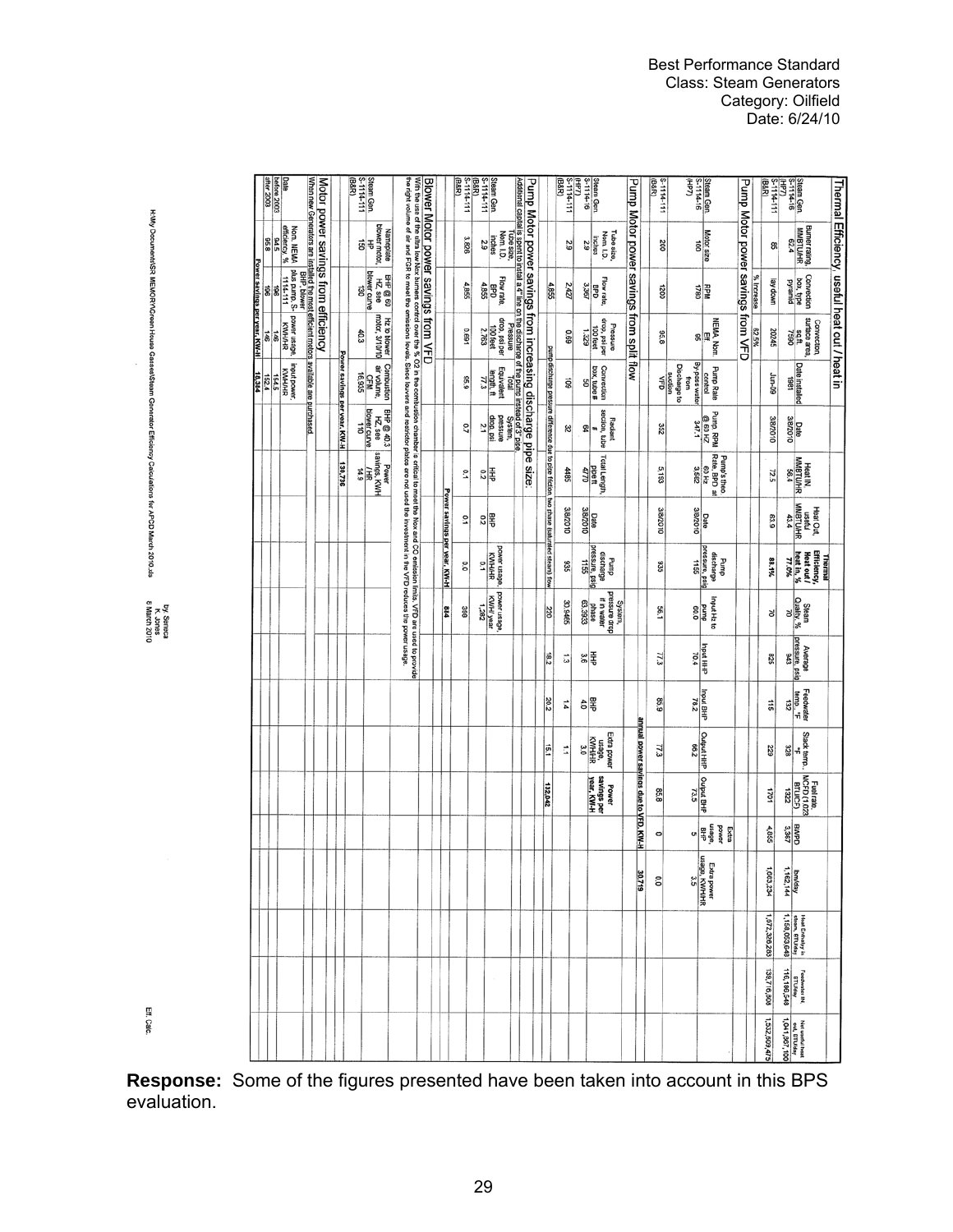#### **4. Comment -** 3/16/10

John Kerchinski of PCL made the following comment via email:

The majority of steam generators built prior to 2002 are remnants of oil fired days. These units typically have very inefficient convection sections to keep the exhaust temperatures above sulfur dew points. As most steam generators are now gas fired, acid dew points are not a concern and convections have been designed to increase thermal efficiency. Pre 2002 units are in the 80% range and our newest designs are in the 90 – 91% range.

Hope this helps.

John Kerchinski

**Response.** This information has been taken into account in preparing the Steam Generator BPS. As clearly outlined in Section III.C above, the temperature of the feedwater effects the overall maximum achievable efficiency of the steam generator. In other words, an otherwise identical steam generator with a feedwater temperature of 70°F will have a higher efficiency than the same unit with a feedwater temperature of 115° F. Note, however, that even though the thermal efficiency of the first unit will be higher, the overall heat requirement, and thus the overall GHG emissions will be lower for the second unit, because it does not have to heat the water as much to produce the same quality of steam. Therefore, the Unit of Activity defined on Page 8 above is based on GHG emissions per unit of heat output.

In addition, due to the technical impracticalities and non achieved-in-practice status of obtaining 91% thermal efficiencies out of steam generators that may have extremely high feedwater temperatures, we have determined the mechanism through which the highest efficiency has been attained in an oilfield steam generator. Since 235 square feet of convection section heat exchanger surface area is the equipment that reaches the high efficiency level, the equipment just described will be included as an equipment alternative to the 88% thermal efficiency for BPS.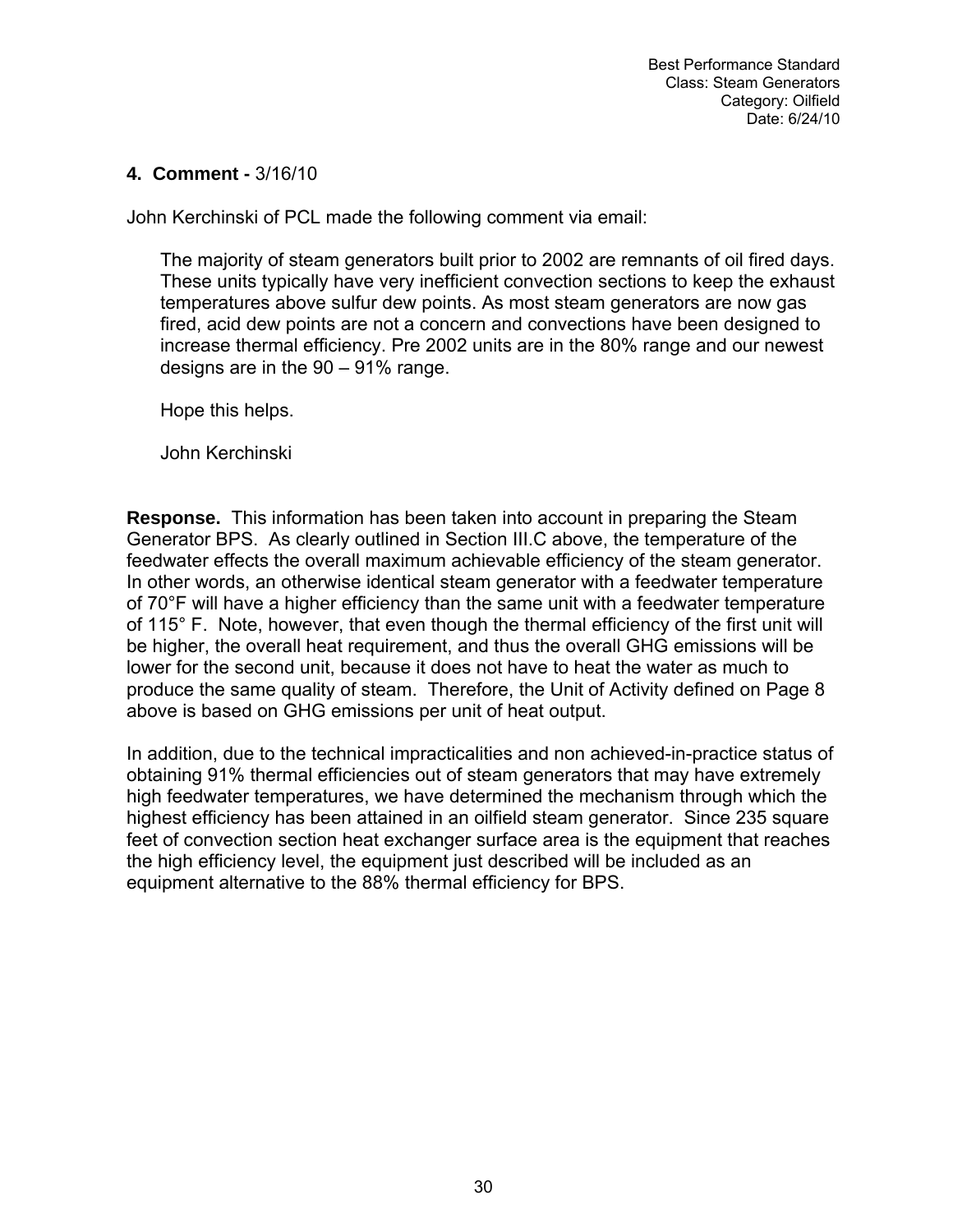# Appendix 5 Public Notice: Posting Draft BPS

The San Joaquin Valley Air Pollution Control District is soliciting public comment on the development of Best Performance Standards (BPS). This email is to advise you the draft BPS document for Steam Generators is now available for review [here](http://www.valleyair.org/Programs/CCAP/bps/Draft_SteamGeneratorsBPS.pdf).

 Written comments should be addressed to Steve Roeder by email, [Steve.Roeder@valleyair.org](mailto:Steve.Roeder@valleyair.org) or by mail at SJVUAPCD, 34946 Flyover Court, Bakersfield, CA 93308 and must be received by **May 21, 2010**. For additional information, please contact Steve Roeder by e-mail or by phone at (661) 392-5615.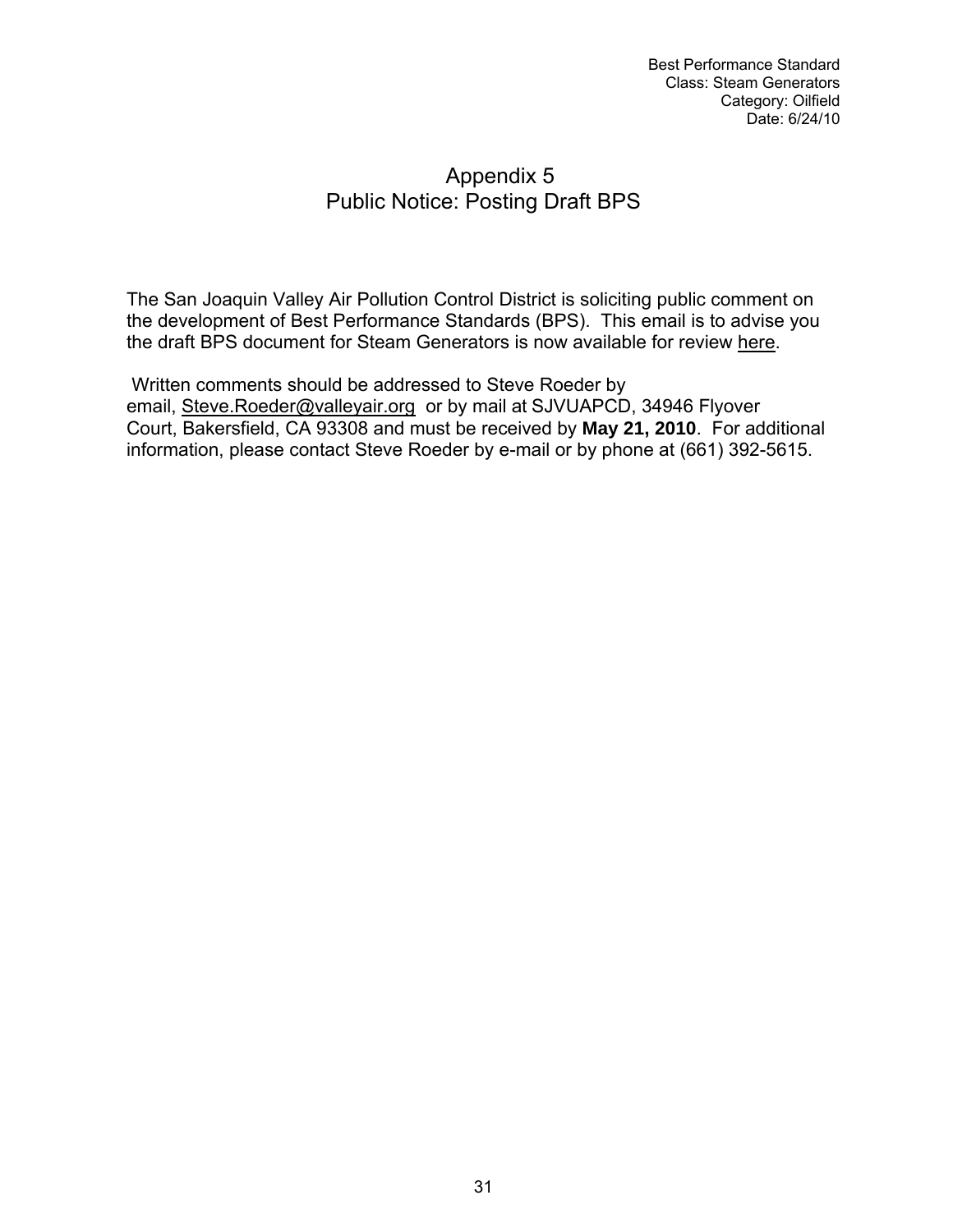# Appendix 6 Comments Received on Draft BPS

# **1. Comment -** May 17, 2010

Timothy Alburger of Seneca Resources commented via email:

With regard to the most-recent BPS for steam generators, the District may want to revise *bare tubes* to "extended tube surface area," which includes the bare tubes plus the fins.

Timothy R. Alburger EHS Manager Seneca Resources 2131 Mars Court Bakersfield, CA 93308 Telephone: 661.399.4270, ext. 3544 Cell Phone: 661.619.9926 Fax: 661.399.7706 E-mail: [alburgert@srcx.com](mailto:alburgert@srcx.com)

**Response.** After specific research, it was confirmed that the original steam generator from which our figures were gathered was made with fins (see BPS Document). Therefore, the "Fin" surface area concept has been addressed in the BPS document.